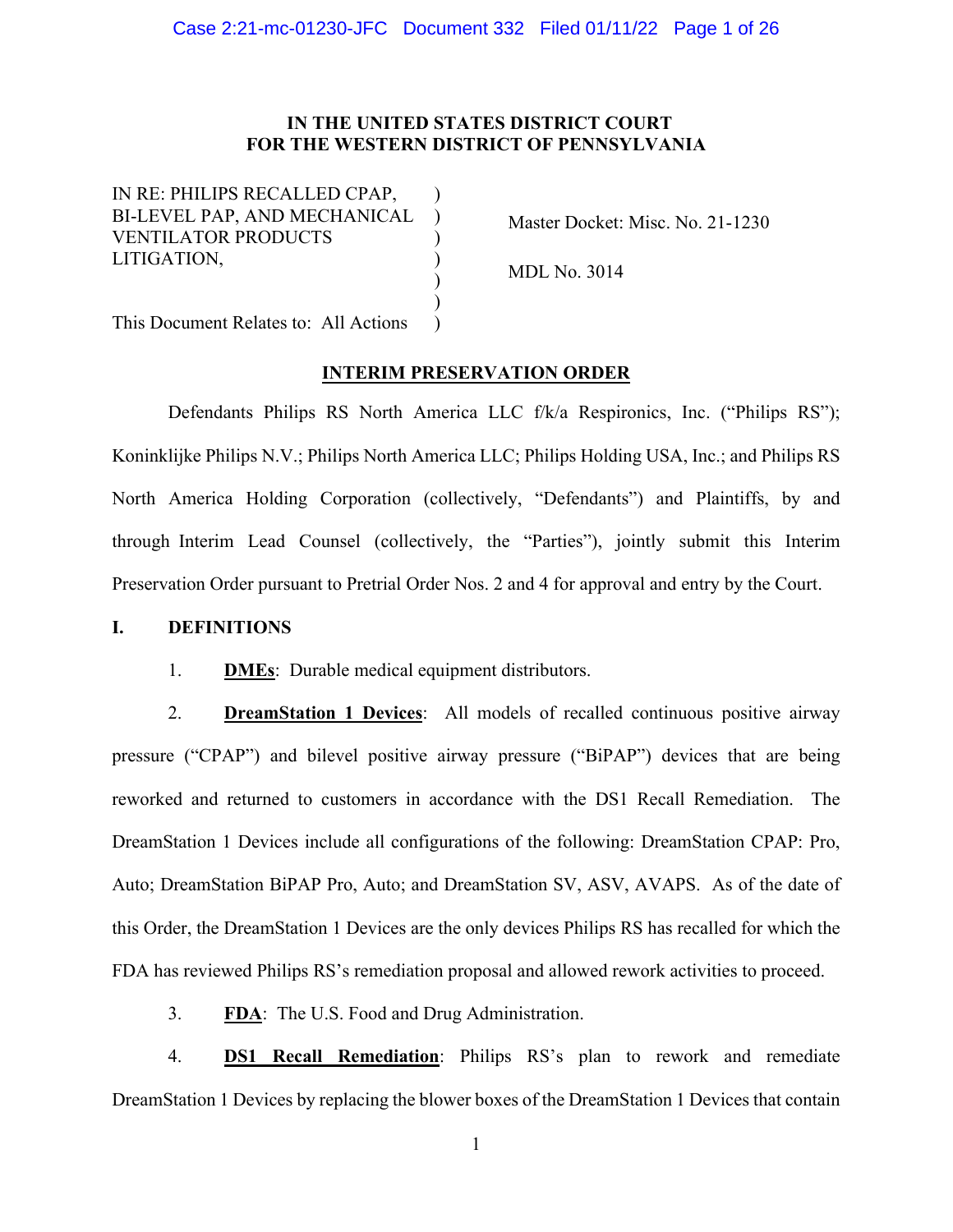#### Case 2:21-mc-01230-JFC Document 332 Filed 01/11/22 Page 2 of 26

polyester-based polyurethane ("PE-PUR") sound abatement foam with blower boxes that contain silicone-based foam, as submitted by Philips RS to the FDA and as to which the FDA allowed rework activities to proceed on August 16, 2021.

5. **Identifying Information**: Includes the following information for DreamStation 1 Devices: (i) the individual's name, address, and date of birth; and (ii) the serial number of the DreamStation 1 Device.

6. **Other Recalled Devices**: CPAP machines, BiPAP machines, and/or mechanical ventilator devices that are subject to the Recall, other than the DreamStation 1 Devices.

7. **Plaintiffs**: Individuals who, in actions that are part of this MDL as of the date of this Order, are either (i) Plaintiffs in actions seeking individualized relief on behalf of themselves only, or injunctive relief (including through mass actions), and/or (ii) named class representatives in proposed class actions.

8. **Recalled Device Claimants**: All Plaintiffs, Represented Prospective Plaintiffs, and Other Prospective Plaintiffs.

9. **Recall**: Philips RS's recall, announced on June 14, 2021, of certain prescription medical devices, including CPAP, BiPAP, and mechanical ventilator devices, due to potential health risks related to a PE-PUR sound abatement foam used in the devices. *See* Recall Notice, *available at*:

https://www.usa.philips.com/a-w/about/news/archive/standard/news/press/2021/20210614 philips-issues-recall-notification-to-mitigate-potential-health-risks-related-to-the-soundabatement-foam-component-in-certain-sleep-and-respiratory-care-devices.html.

10. **Recalled Devices**: All devices subject to the Recall, including both the DreamStation 1 Devices and the Other Recalled Devices. *See* **Appendix 1**.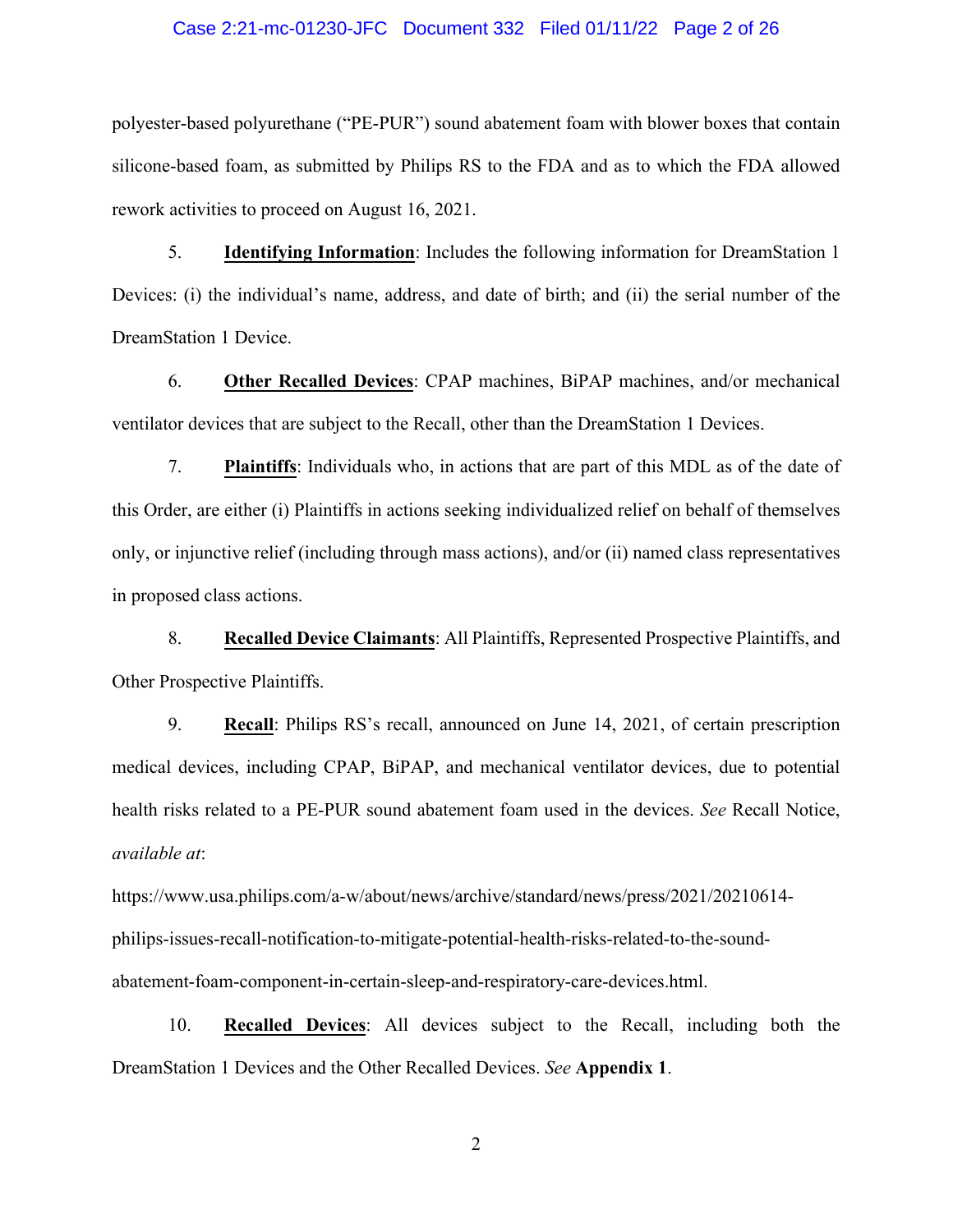#### Case 2:21-mc-01230-JFC Document 332 Filed 01/11/22 Page 3 of 26

11. **Represented Prospective Plaintiffs**: Owners or users of DreamStation 1 Devices who have retained counsel in anticipation of asserting claims against one or more of the Defendants based upon their purchase and/or use of a DreamStation 1 Device and who are not currently Plaintiffs in actions that are part of this MDL as of the date of this Order, but who have notice of the entry of this Order through their counsel's appearance in the MDL.

12. **Other Prospective Plaintiffs**: Non-Plaintiff owners or users of DreamStation 1 Devices who have not retained counsel as of the date of this Order, or who have retained counsel that do not have notice of the entry of this Order through appearance in the MDL, but who may in the future assert claims based upon their purchase and/or use of a DreamStation 1 Device, whether through counsel or *pro se*, whether their damages and/or injuries are currently known or unknown.

13. **User-Preserve(d Devices)**: Recalled DreamStation 1 Devices that are retained by Plaintiffs or Represented Prospective Plaintiffs, or by counsel or third parties on their behalf, and are not returned to Philips RS.

#### **II. FORMATION OF MDL AND ISSUANCE OF PRESERVATION ORDERS**

14. On October 8, 2021, the Judicial Panel on Multidistrict Litigation established this MDL, finding that the actions "share factual questions arising from Philips' recall" of the Recalled Devices.

15. On November 10, 2021, the Court entered Pretrial Order No. 1, which imposed certain preservation obligations on the Parties, including to preserve evidence that "may be relevant to this action." Pretrial Order No. 1 ¶ 13.

16. On November 12, 2021, Philips RS filed a motion requesting relief from Pretrial Order No. 1 to (a) permit Philips RS to resume its rework of DreamStation 1 Devices under the DS1 Recall Remediation, and (b) permit users to return their DreamStation 1 Devices to Philips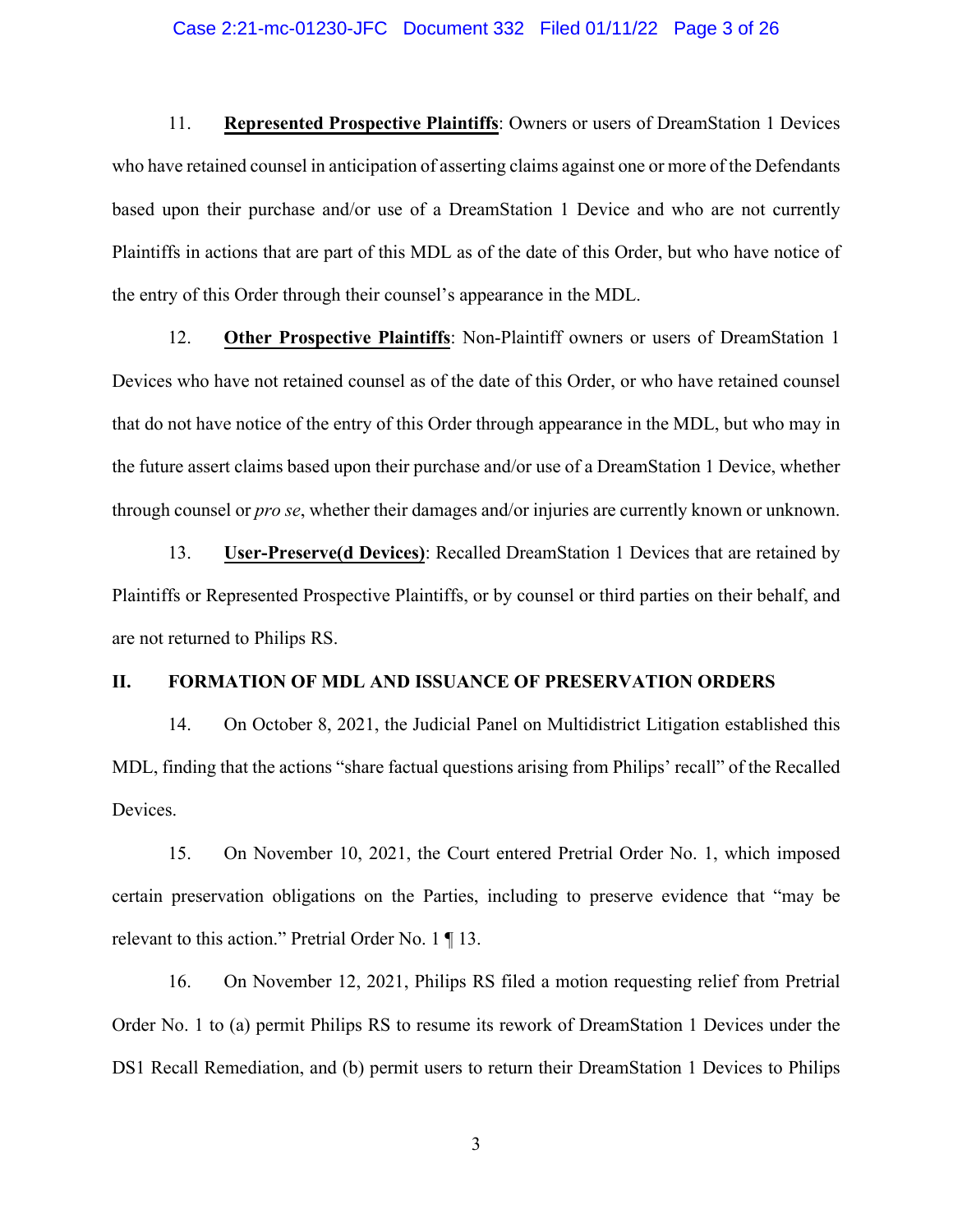#### Case 2:21-mc-01230-JFC Document 332 Filed 01/11/22 Page 4 of 26

RS to be reworked under the DS1 Recall Remediation. Certain Plaintiffs opposed the motion. In its reply, Philips RS agreed—on an interim basis—to preserve the blower boxes (including the PE-PUR foam contained therein) and the Secure Data ("SD") cards (if present) for all returned devices that had not yet been remediated, subject to negotiation of an interim preservation protocol. As an exception, Philips RS stated that for safety reasons it did not intend to preserve devices with evidence of insect infestation.

17. On November 19, 2021, the Court entered Pretrial Order No. 2, granting in part and denying in part Philips RS's motion. Pretrial Order No. 2 set forth Philips RS's preservation obligations with respect to the DreamStation 1 Devices, applicable until further order of the Court. Pretrial Order No. 2 provides that: (i) consistent with the DS1 Recall Remediation, users may submit their recalled DreamStation 1 Devices to Philips RS for replacement or repair pursuant to the DS1 Recall Remediation; (ii) Philips RS may continue to replace or remediate the DreamStation 1 Devices under the DS1 Recall Remediation, subject to the preservation requirements set forth in Pretrial Order No. 1, as amended by Pretrial Order No. 2; (iii) with respect to insect-infested devices, Philips RS must retain a record of all insect-infested DreamStation 1 Devices of which it disposes, record and retain a list of the senders, and if reasonably possible the users, of the insect-infested DreamStation 1 Devices, and take a photograph of each insect-infested DreamStation 1 device, but Philips RS is not required to retain insect-infested devices; (iv) with respect to all DreamStation 1 Devices that will not be repaired, Philips RS must preserve, store, and catalogue all such devices so that each device can, if possible, be traced back to the specific individual who used the device; and (v) with respect to all DreamStation 1 Devices that will be remediated and returned to the sender, Philips RS must preserve, store, and catalogue with the original serial number the blower box, PE-PUR foam, and SD card removed from all such devices.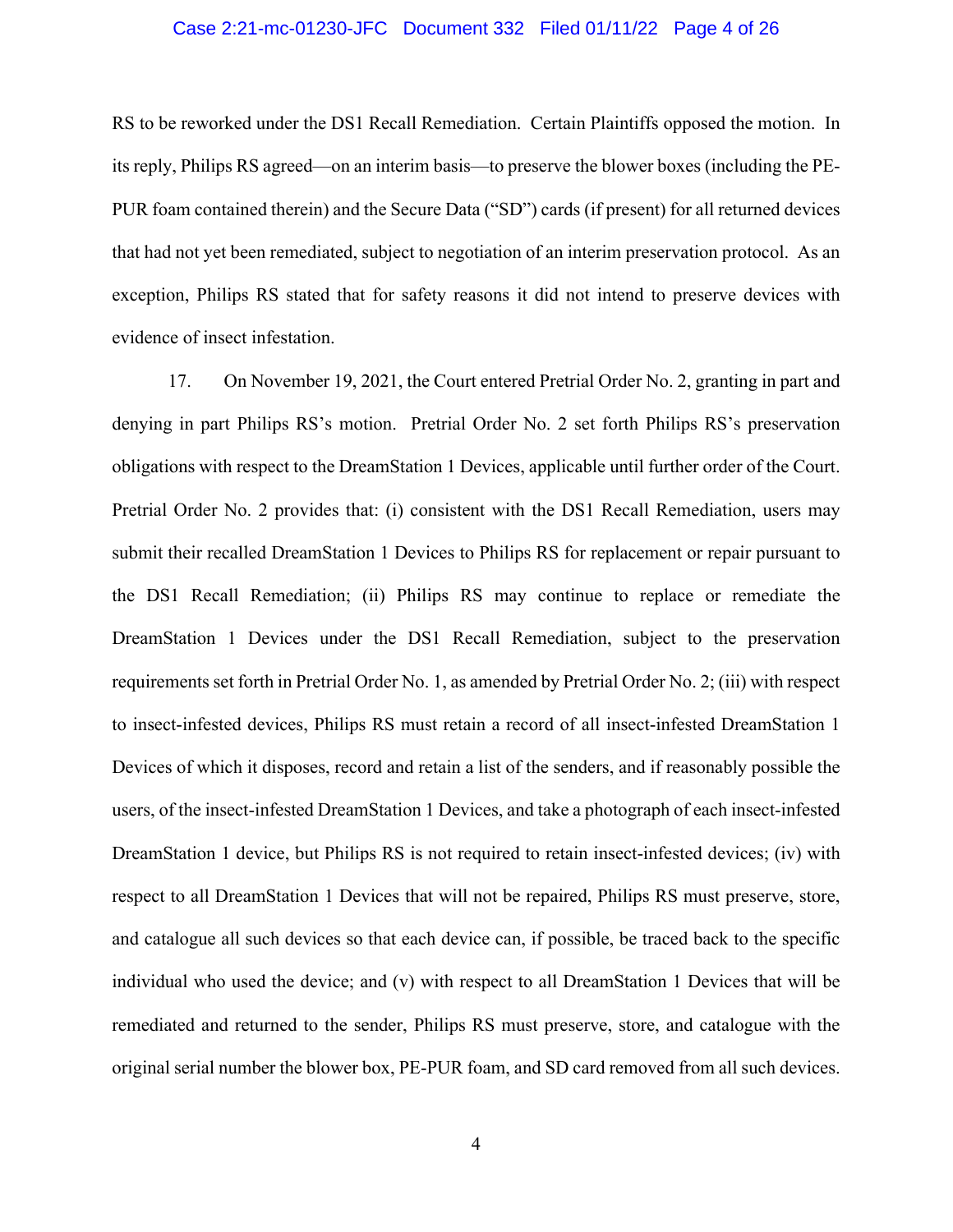#### Case 2:21-mc-01230-JFC Document 332 Filed 01/11/22 Page 5 of 26

18. Pretrial Order No. 2, as subsequently amended by Pretrial Order No. 6, also appointed Interim Lead Counsel for Plaintiffs for purposes of negotiating a proposed preservation order with Defendants' counsel.

19. Following extensive meet and confer negotiations, the Parties submit this Interim Preservation Order pursuant to Pretrial Order Nos. 2 and 4. This Order supersedes and replaces the preservation provisions of Pretrial Orders Nos. 1 and 2 to the extent they are contrary to this Order. This Order is intended to be prospective, and nothing in this Order addresses the Parties' duties to preserve evidence prior to the entry of this Order.<sup>[1](#page-4-0)</sup>

20. The Parties agree that if the FDA allows rework activities to proceed for Other Recalled Devices, the Parties will promptly meet and confer and submit a proposed interim preservation order (or an amendment to this Interim Preservation Order) for such Other Recalled Devices.

### **III. PRESERVATION PROTOCOL FOR DREAMSTATION 1 DEVICES**

#### **A. Remediation Activities for DreamStation 1 Devices**

21. Philips RS may continue to conduct rework and remediation activities under the DS1 Recall Remediation on DreamStation 1 Devices.

22. The following is a general overview of the process Philips RS states it uses to perform rework activities pursuant to the DS1 Recall Remediation: Philips RS provides written notice and instructions to DreamStation 1 Device users with their replacement device when shipped on how to return their affected DreamStation 1 Device to Philips RS and includes a pre-

<span id="page-4-0"></span> $<sup>1</sup>$  The Parties agree that they will not use the existence of this Order to argue that the preservation</sup> steps set forth herein or in the accompanying Exhibits were required to be taken or implemented prior to entry of this Order.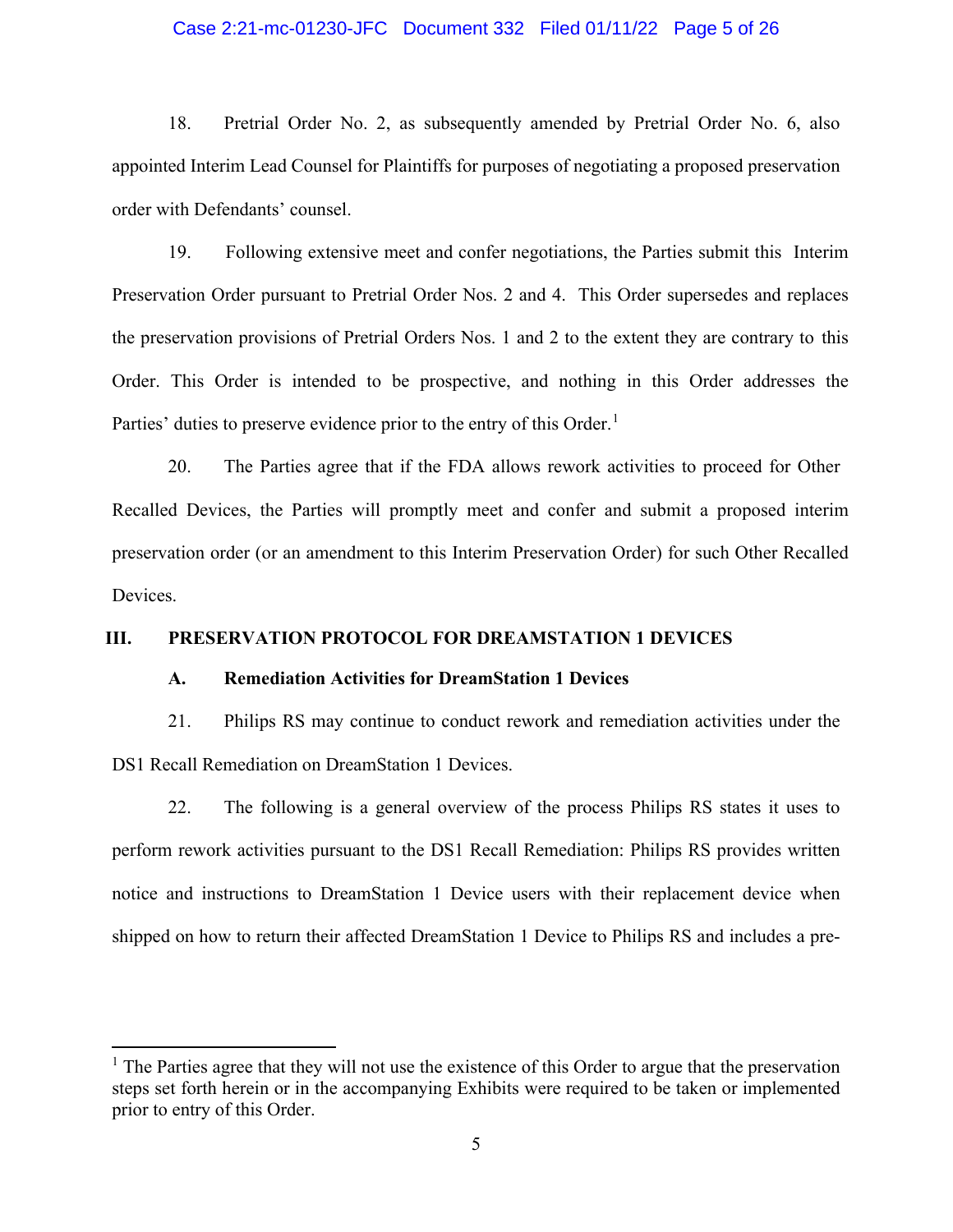#### Case 2:21-mc-01230-JFC Document 332 Filed 01/11/22 Page 6 of 26

paid return shipping label for return of the recalled DreamStation 1 Device.<sup>[2](#page-5-0),[3](#page-5-1)</sup> Philips RS instructs users to remove and retain the SD card from their device, and not to return the SD card, tubing, mask, or humidifier. When Philips RS receives a DreamStation 1 Device for remediation, Philips RS may: (i) clean and disinfect the exterior of the DreamStation 1 Device prior to repair; (ii) evaluate the DreamStation 1 Device to ensure it is operating properly, documenting observations and error codes; (iii) remove the SD card, if an SD card is present; (iv) generate a screenshot or data file that documents the device serial number, blower hours, therapy hours and /or machine hours (as those hours are reflected in the device); (v) access, photograph, and remove from the DreamStation 1 Device the blower box assembly that contains the PE-PUR sound abatement foam; (vi) photograph the model label of the DreamStation 1 Device; (vii) assemble a blower box containing a silicone-based sound abatement foam, and replace the old blower box in the DreamStation 1 Device with the new blower box; (viii) test the remediated device to ensure it is operating properly; and (ix) send the remediated DreamStation 1 Device to a Recalled Device Claimant.

### **B. Philips RS's Preservation of Certain DreamStation 1 Devices**

23. Subject to the stipulations set forth below, and except for the preservation requirements set forth herein (including Exhibit C), Philips RS is not required to preserve DreamStation 1 Devices, or components or accessories of DreamStation 1 Devices (other than SD

<span id="page-5-0"></span><sup>&</sup>lt;sup>2</sup> Plaintiffs have requested that communications about matters relevant to this litigation between Philips RS and any Recalled Device Claimants, and/or DMEs, and documentation thereof, be the subject of a separate agreement and Order. The Parties are scheduled to meet and confer on this issue.

<span id="page-5-1"></span>In the event that a Recalled Device Claimant has received a replacement device and has discarded or misplaced the return instructions for his or her DreamStation 1 Device, the Recalled Device Claimant or his or her counsel may contact Interim Lead Counsel, or Liaison Counsel following their appointment, to obtain return instructions.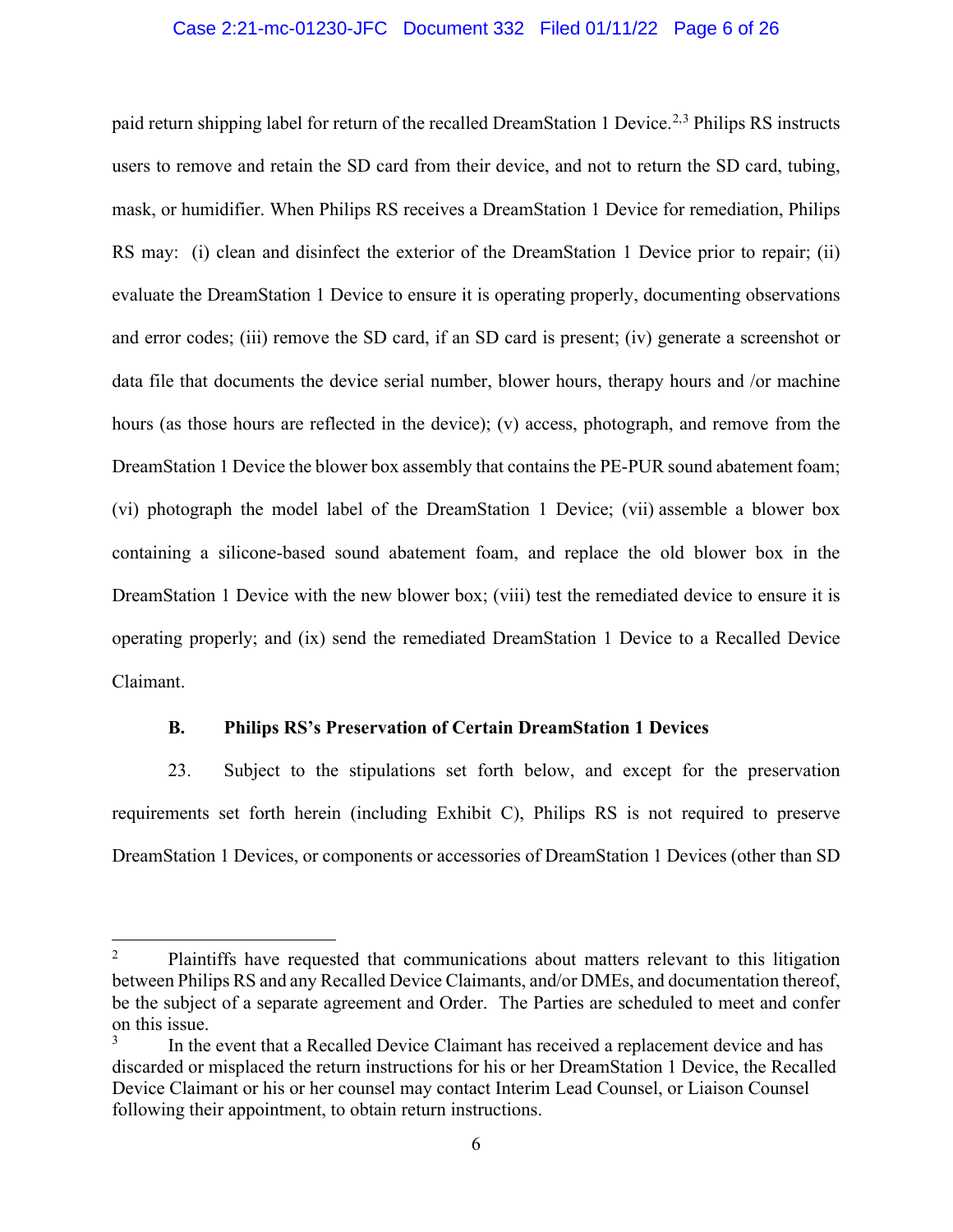#### Case 2:21-mc-01230-JFC Document 332 Filed 01/11/22 Page 7 of 26

cards, as set forth in Section III.B.3), that are returned for remediation pursuant to the DS1 Recall Remediation after the date of this Order.

#### **1. Creation of a DreamStation 1 Preservation Registry**

24. To have their DreamStation 1 Device(s) preserved by Philips RS under this Order, Recalled Device Claimants, individually or through counsel, shall submit Identifying Information to Philips RS in the format attached as **Exhibit A** and sent by email to MDL3014PreservationRegistry@morganlewis.com or by using a web entry form available at www.MDL3014PreservationRegistry.com. The content and format of the web entry form is subject to review and approval by Interim Lead Counsel. The web entry form link will be available for use within three (3) business days after entry of this Order. Plaintiffs and Represented Prospective Plaintiffs who elect to have their DreamStation 1 Devices preserved by Philips RS under Section III.B (if the device has not been reworked in the interim) shall submit Identifying Information within 60 days of the entry of this Order, or within 60 days of becoming a Represented Prospective Plaintiff.

25. Philips RS shall maintain a list of known Recalled Device Claimants (the "Preservation Registry"), which Preservation Registry shall include all individuals for whom Identifying Information has been provided to Philips RS pursuant to Paragraph 24. Philips RS will update the Preservation Registry as soon as practicable when it receives Identifying Information from Recalled Device Claimants, but no less than weekly. All DreamStation 1 Devices returned to Philips RS shall be checked against the Preservation Registry.

## **2. Preservation of DreamStation 1 Devices of Persons on the Preservation Registry**

26. Pending negotiation by the Parties and entry of an examination protocol and Order, Philips RS shall preserve and not remediate the DreamStation 1 Devices of all Recalled Device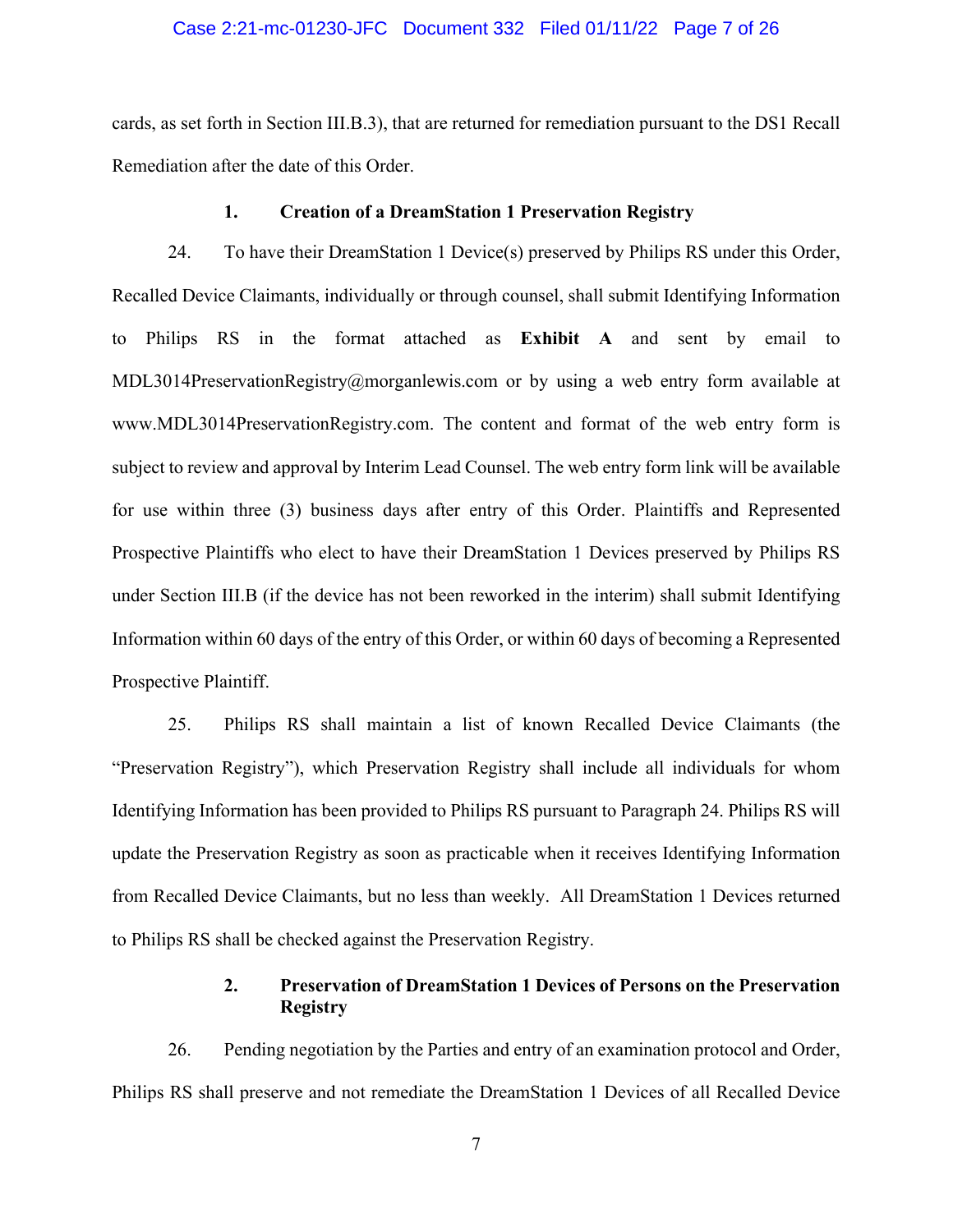#### Case 2:21-mc-01230-JFC Document 332 Filed 01/11/22 Page 8 of 26

Claimants on the Preservation Registry who return or have returned their DreamStation 1 Devices to Philips RS. The preservation obligation of Philips RS set forth herein does not apply where (i) a DreamStation 1 Device was reworked after entry of this Order and before the individual submitted Identifying Information to Philips RS; or (ii) the Identifying Information on the Preservation Registry does not include all of the following: name, address, and serial number of the DreamStation 1 Device; provided, however, that Philips RS will undertake reasonable and good faith efforts to preserve and not remediate DreamStation 1 Devices of all Recalled Device Claimants on the Preservation Registry who return or have returned their DreamStation 1 Devices but have not provided the serial number of the DreamStation 1 Device in their Identifying Information, if at least all of the following Identifying Information is provided: name, address, and date of birth. If Philips RS receives Identifying Information and has any questions about the Identifying Information provided, it shall direct those questions to the counsel who provided the Identifying Information, or to the claimant if *pro se*.

27. When Philips RS identifies a DreamStation 1 Device received, directly or indirectly, from a Recalled Device Claimant listed on the Preservation Registry, Philips RS will package, label, and store the device according to Section I.A of the Packaging and Storage Protocol attached hereto as **Exhibit B**. If the Recalled Device Claimant returns an SD card or humidifier along with the DreamStation 1 Device, Philips RS will also preserve the SD card and humidifier according to Section I.A of the Packaging and Storage Protocol as **Exhibit B**. If returned to Philips RS by a Recalled Device Claimant, Philips RS is not required to preserve and may discard any other accessories that are returned, such as masks or tubing.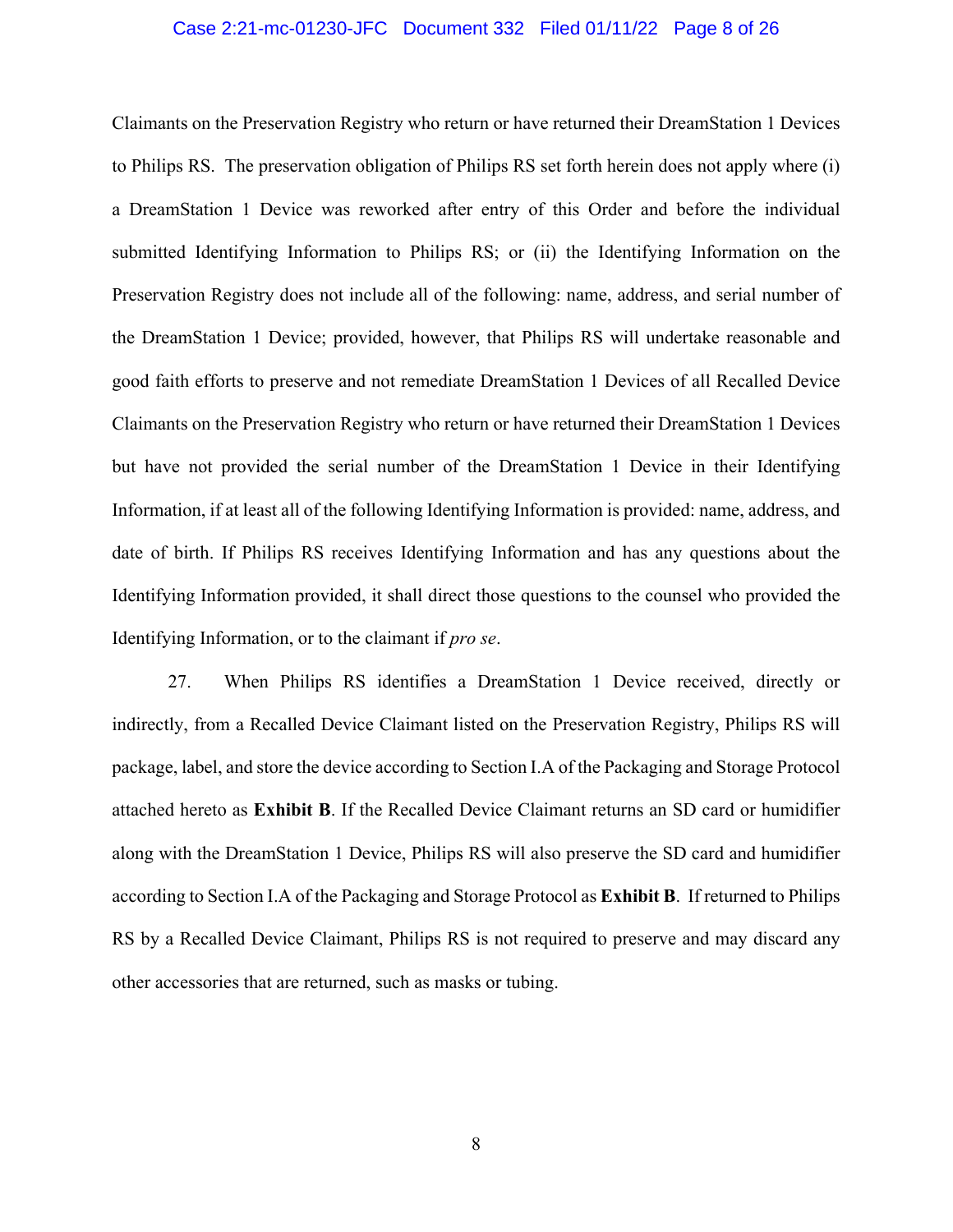### **3. DreamStation 1 Devices from Persons Other than those on the Preservation Registry**

28. To ensure that a sufficient quantity of devices is available for inspection, testing, and analysis, Philips RS will preserve an additional quantity of blower box assemblies from DreamStation 1 Devices (as well as any SD cards or humidifiers returned with those devices), at least on an interim basis, received for remediation after the date of this Order and which are not DreamStation 1 Devices subject to the requirements of Section III.B.2. The devices for which blower box assemblies and any associated SD cards and humidifiers will be preserved will be identified and retained according to the Protocol attached hereto as **Exhibit C**, and will be packaged, labeled, and stored according to Section I.B of the Packaging and Storage Protocol attached hereto as **Exhibit B**. Philips RS need not preserve any other components or accessories, such as masks or tubing, that are returned with the DreamStation 1 Device.

29. For all DreamStation 1 Devices that are returned for the DS1 Recall Remediation and not subject to Section III.B.2 or Paragraph 28 (both of which already provide for preservation of SD cards), if any returned DreamStation 1 Device has an SD card included in it, Philips RS will preserve that DreamStation 1 Device's SD card in the manner set forth in Paragraph 13 of **Exhibit B**.

### **4. Preservation of New, Unused DreamStation 1 Devices**

30. Philips RS shall preserve an agreed-upon number of new, unused versions of each model of DreamStation 1 Device for potential examination and testing. The Parties will continue to meet and confer to determine the number of each model to be preserved under this paragraph and will notify the Court when such agreement is reached. The new, unused devices will be maintained securely and segregated from any DreamStation 1 Devices that were returned to Philips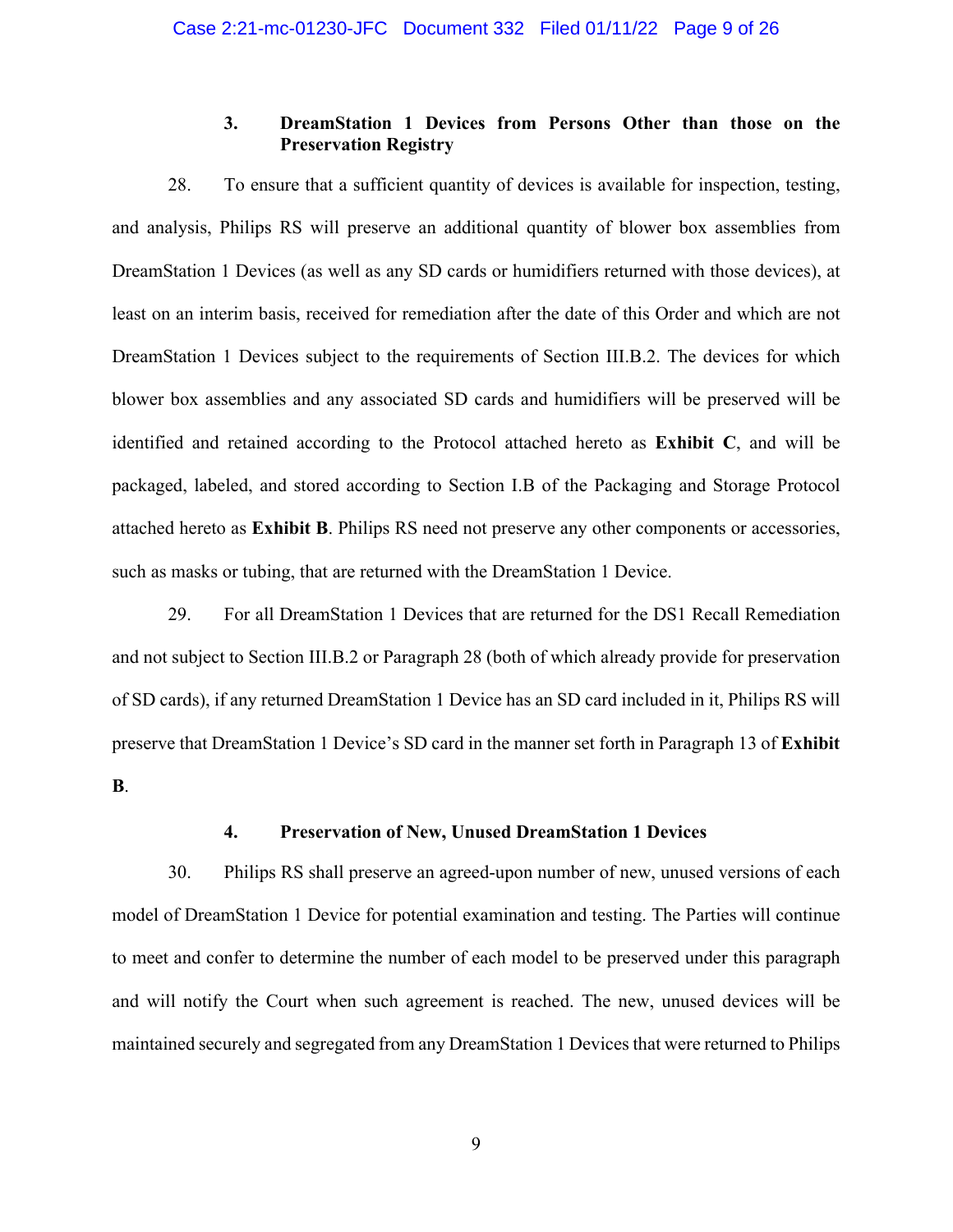#### Case 2:21-mc-01230-JFC Document 332 Filed 01/11/22 Page 10 of 26

RS for DS1 Recall Remediation. The new devices will be subject to testing by the Parties pursuant to a testing protocol order to be negotiated by the Parties.

#### **IV. PHILIPS RS'S PRESERVATION OF OTHER RECALLED DEVICES**

31. Philips RS represents that, as of the date of this Order, Philips RS has not instructed users of Other Recalled Devices to return them to Philips RS or to any DME. If users of Other Recalled Devices nonetheless return such Other Recalled Devices to Philips RS despite not being instructed to do so, Philips RS will preserve such Other Recalled Devices consistent with Section I.A of the Packaging and Storage Protocol at **Exhibit B** or, at Philips RS's option, may return the Other Recalled Device to the user.

32. Except as otherwise provided in the preceding Paragraph, nothing in this section is intended to modify the preservation obligations of any Party under Pretrial Order No. 1 with respect to Other Recalled Devices.

#### **V. USER-PRESERVED DEVICES**

33. All Parties acknowledge and agree that for medical reasons, any person may choose to continue to use their DreamStation 1 Device prior to its replacement, in which case, Section V of this Order shall not apply to them until they stop using their DreamStation 1 Device.

34. Any Plaintiff or Represented Prospective Plaintiff may choose to retain his or her DreamStation 1 Device or have their counsel or a third party retain his or her DreamStation 1 Device. The Plaintiff or Represented Prospective Plaintiff shall not be required to return the DreamStation 1 Device to receive a replacement device from Philips RS; however, the Plaintiff or Represented Prospective Plaintiff must still submit Identifying Information for inclusion on the Preservation Registry in order for Philips RS to track what DreamStation 1 Devices are not being returned under the DS1 Recall Remediation.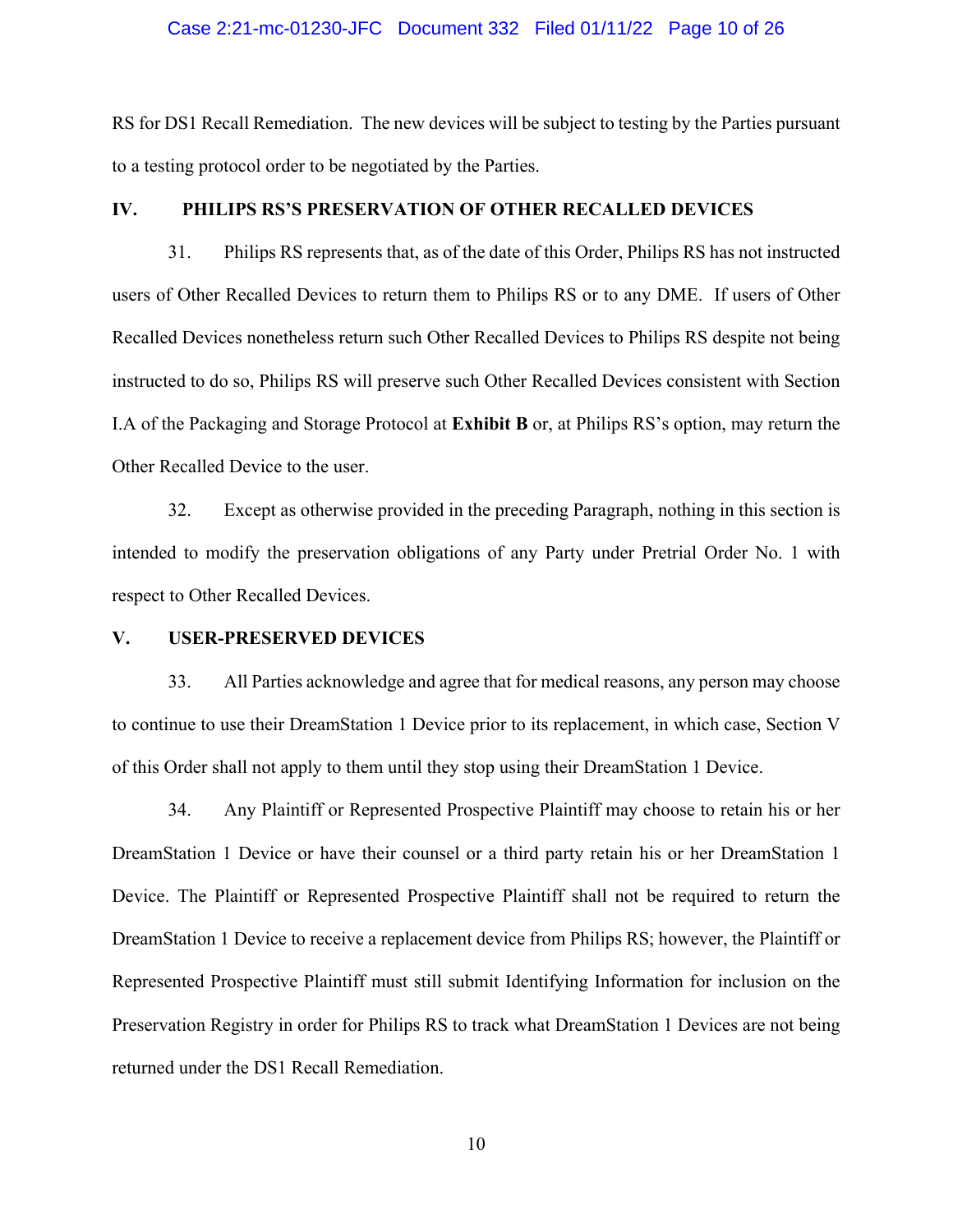#### Case 2:21-mc-01230-JFC Document 332 Filed 01/11/22 Page 11 of 26

35. User-Preserved Devices shall be preserved according to Section II of the Packaging and Storage Protocol attached hereto as **Exhibit B** pending negotiation by the Parties and entry of an examination protocol and Order. Plaintiff or Represented Prospective Plaintiffs will also be instructed by their counsel to preserve the SD card and any humidifier from their DreamStation 1 Device, but that they do not need not preserve any other components or accessories, such as masks or tubing, with the DreamStation 1 Device, although they may choose to do so; however, any Plaintiff or Represented Prospective Plaintiff who participates in the DS1 Recall Remediation and receives a replacement DreamStation 1 Device may use the humidifier from their DreamStation 1 Device with the replacement DreamStation 1 Device. The Packaging and Storage Protocol in **Exhibit B** must be followed substantially and in good faith within 90 days of the Parties finalizing their agreement on the specifics that remain subject to agreement under Exhibit B, and it is entered as an Order.

36. If a Plaintiff or Represented Prospective Plaintiff who chooses to User-Preserve their DreamStation 1 Device personally or through their counsel, instead of returning their Recalled Device to Philips RS, does not comply substantially and in good faith with their preservation obligations under this Order and Exhibit B, that Recalled Device Claimant may not rely upon the Stipulations in Paragraph 38 and Paragraph 40(a). In such a case, the Plaintiff or Represented Prospective Plaintiff shall not be deemed to have failed to adequately preserve their User-Preserved Device, but Defendants are not precluded from arguing that the Plaintiff or Represented Prospective Plaintiff's manner of preservation was inadequate and was a failure of preservation.

#### **VI. STIPULATIONS**

37. Provided that Philips RS has substantially and in good faith complied with the terms of this Preservation Order, to the extent any DreamStation 1 Device is unavailable because it was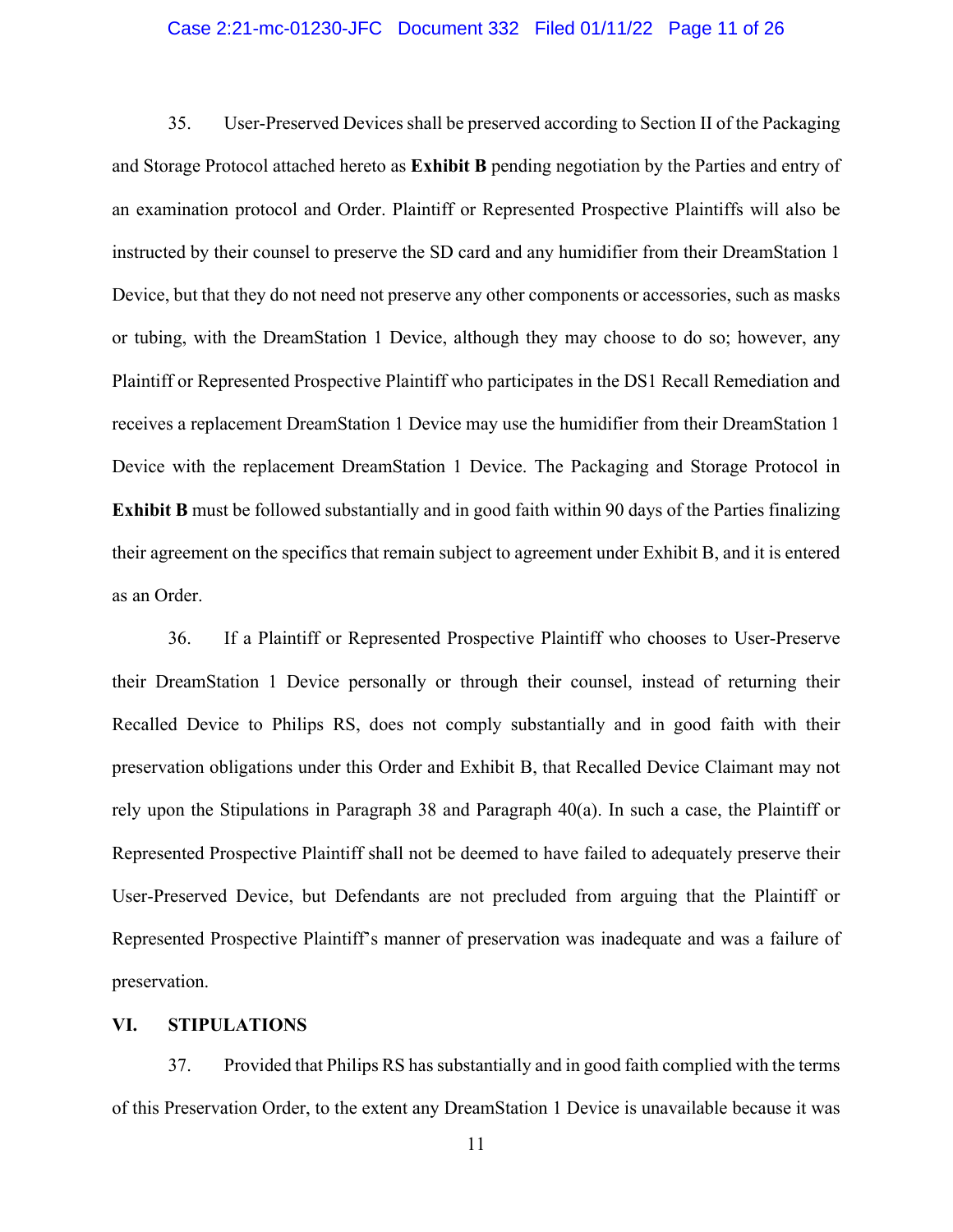#### Case 2:21-mc-01230-JFC Document 332 Filed 01/11/22 Page 12 of 26

returned to Philips RS after the date of this Order and was not preserved by Philips RS pursuant to this Order, then Defendants shall not be subject to a claim of spoliation or an adverse inference instruction regarding that specific DreamStation 1 Device.

38. For any Recalled Device Claimant whose DreamStation 1 Device (or any component) is unavailable because, after it was returned to Philips RS after the date of this Order, it was not preserved by Philips RS pursuant to this Order, that Recalled Device Claimant will not be subject to any defense or claim of a failure of causation, or any failure of proof in that plaintiff's case, based on the argument that his or her particular DreamStation 1 Device (or components of that DreamStation 1 Device) is unavailable to be tested; provided, however, that if the Recalled Device Claimant is a Plaintiff or Represented Prospective Plaintiff, the Plaintiff or Represented Prospective Plaintiff must have complied with his, her, or its obligations under the Preservation Registry for this stipulation to apply. In particular, for purposes of this Paragraph, the Plaintiff or Represented Prospective Plaintiff must have provided either (i) their name, address, and serial number; or (ii) if the serial number is not reasonably available, their name, address, and date of birth.

39. For any Recalled Device Claimant who brings claims in this MDL or in any state court, and that individual's DreamStation 1 Device is unavailable because it was not required to be preserved under the terms of this Order, the Parties stipulate and agree that DreamStation 1 Devices preserved under this Preservation Order, or a subsequent Preservation Order, may be subject to analyses by the parties' experts to support the parties' claims and defenses in connection with that individual's unavailable DreamStation 1 Device. Under such circumstances, the parties stipulate and agree that an expert's conclusions may not be challenged based on the argument that the expert did not analyze that particular individual's DreamStation 1 Device specifically, but only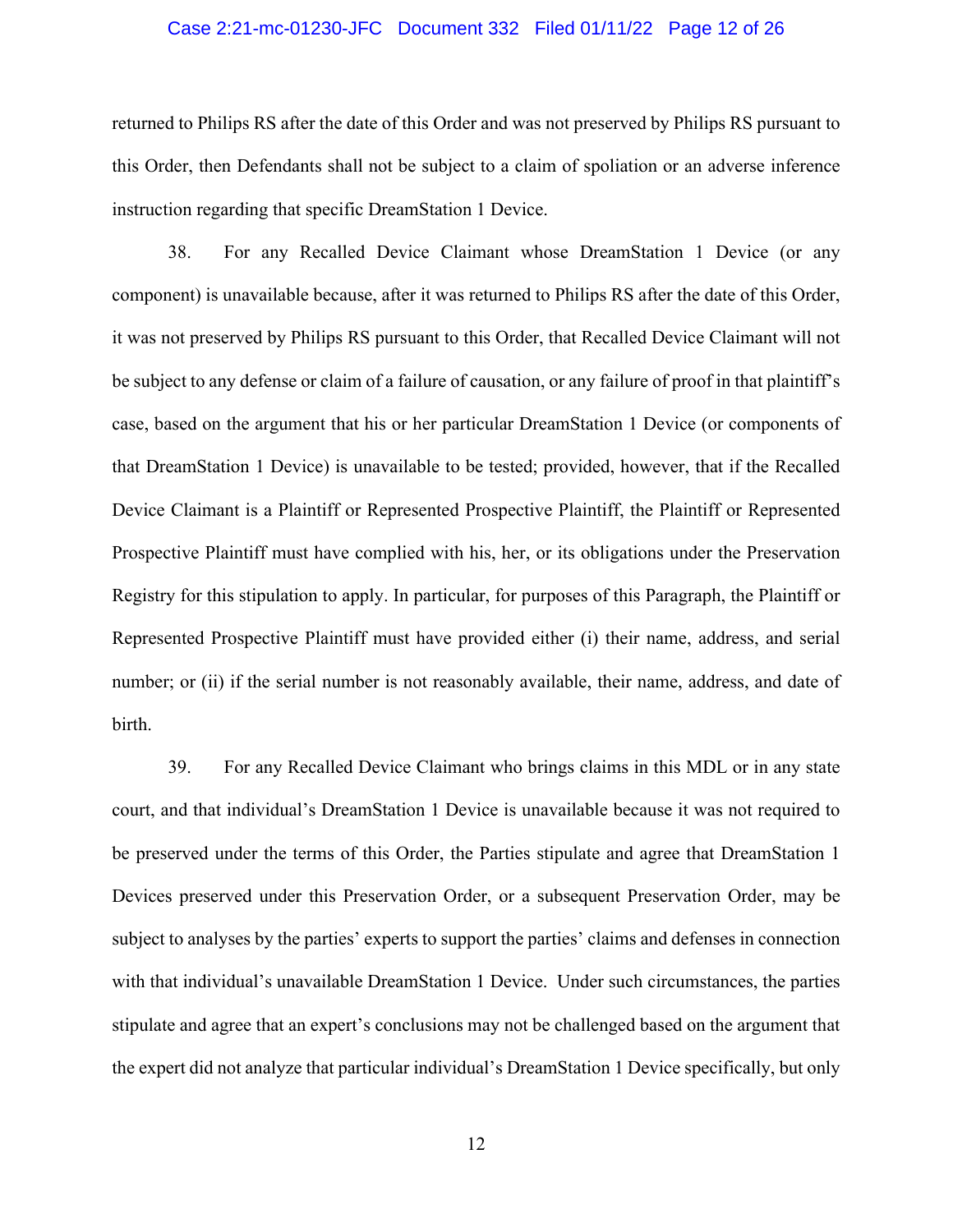#### Case 2:21-mc-01230-JFC Document 332 Filed 01/11/22 Page 13 of 26

other devices preserved under this Preservation Order. This provision applies to all Recalled Device Claimants whose DreamStation 1 Devices are unavailable because they did not need to be preserved under the terms of this Order, including those who have not yet retained counsel and who were unaware of any preservation requirements.

40. This Preservation Order has been entered into before substantial discovery has occurred and is based on the parties' respective good faith understanding of the relevant facts and circumstances at this time. The parties stipulate and agree as follows:

a. The manner and method of bagging and storing the preserved devices as set forth in the Packaging and Storage Protocol in **Exhibit B** is intended, as best as reasonably possible, to preserve the DreamStation 1 Devices in substantially the same condition as they were in at the time of the bagging. If the Packaging and Storage Protocol in **Exhibit B** is followed substantially and in good faith, the Parties stipulate and agree (i) not to argue that the condition of the Recalled Device at issue was affected in any way by the manner and/or method of bagging and storing the preserved Recalled Device, and (ii) not to challenge the reliability or admissibility of the opposing parties' expert opinions on the grounds that the condition of the stored Recalled Device (including but not limited to the foam and other components) was affected by the manner and/or method of bagging and storing and/or the temperature and humidity of the storage location of the preserved Recalled Device, but nothing in this paragraph precludes any Party from challenging the reliability or admissibility of an expert opinion on any other grounds, including, subject to Paragraph 41 below, as to the question of the extent (if any) of degradation or further degradation of the bagged and stored foam as time passes.

b. The Protocol for Preservation of Additional Devices in **Exhibit C** will preserve a sufficient sample of the entire population of recalled DreamStation 1 Devices for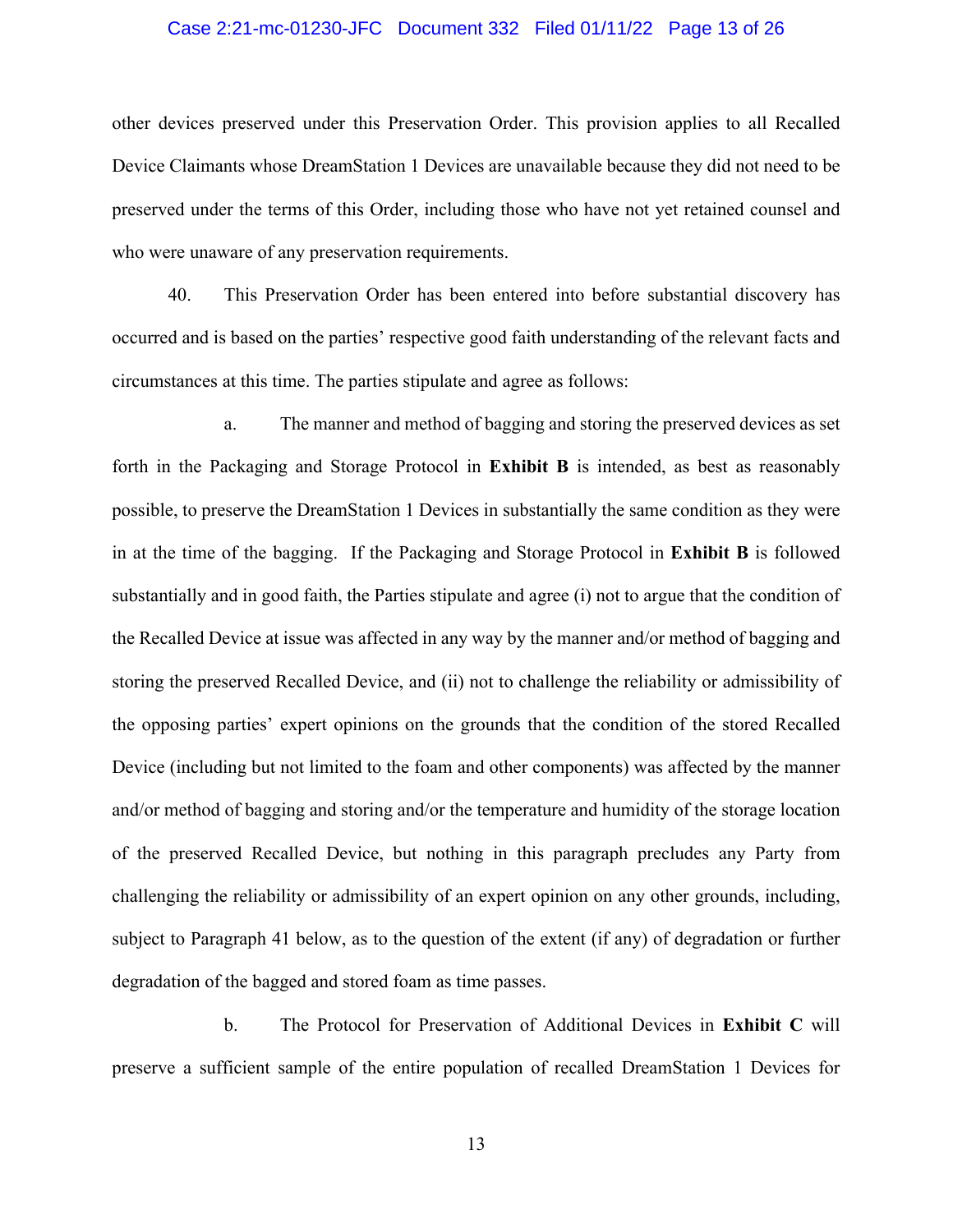#### Case 2:21-mc-01230-JFC Document 332 Filed 01/11/22 Page 14 of 26

purposes of later testing of a subset or subsets of that sample for purposes of analysis by the Parties' experts.

41. The Parties recognize the possibility that the foam in the DreamStation 1 Devices may degrade or further degrade as time passes, despite the bagging and storage provided for in **Exhibit B.** Accordingly, Philips RS will set aside a number of devices separate from, and in addition to, all other preservation obligations before and after the entry of this Order for the purpose of testing to determine the extent of foam degradation after a DreamStation 1 Device has been bagged and stored pursuant to the Packaging and Storage Protocol in **Exhibit B**. The number of devices to be retained, the process of their selection, and the protocol for conducting testing on these devices will be the subject of a separate Order to be negotiated by the Parties.

42. The stipulations and agreements contained herein shall apply to any case pending in this MDL as of the date of entry of this Stipulation by the Court and to any case subsequently filed in or transferred to this MDL or remanded to state court from this MDL, regardless of whether: (a) such action currently has been transferred to this MDL, (b) such case currently is filed or unfiled, and/or (c) any asserted injury is known or unknown. However, Other Prospective Plaintiffs shall not have any obligations under this Order unless or until they become a party in this MDL or have retained counsel that has made an appearance in this MDL (whether such appearance was made before or after the date of this Order), at which point the person will immediately become subject to this Order.

43. Except as otherwise agreed above, all parties reserve any and all claims, defenses, and arguments that they may have or make in any litigation related to the Recalled Devices.

#### **VII. OTHER PROVISIONS**

44. To the extent Philips RS uses third-party contractors for any preservation or rework for any Recalled Device, or for any packaging or storing of preserved devices, Philips RS is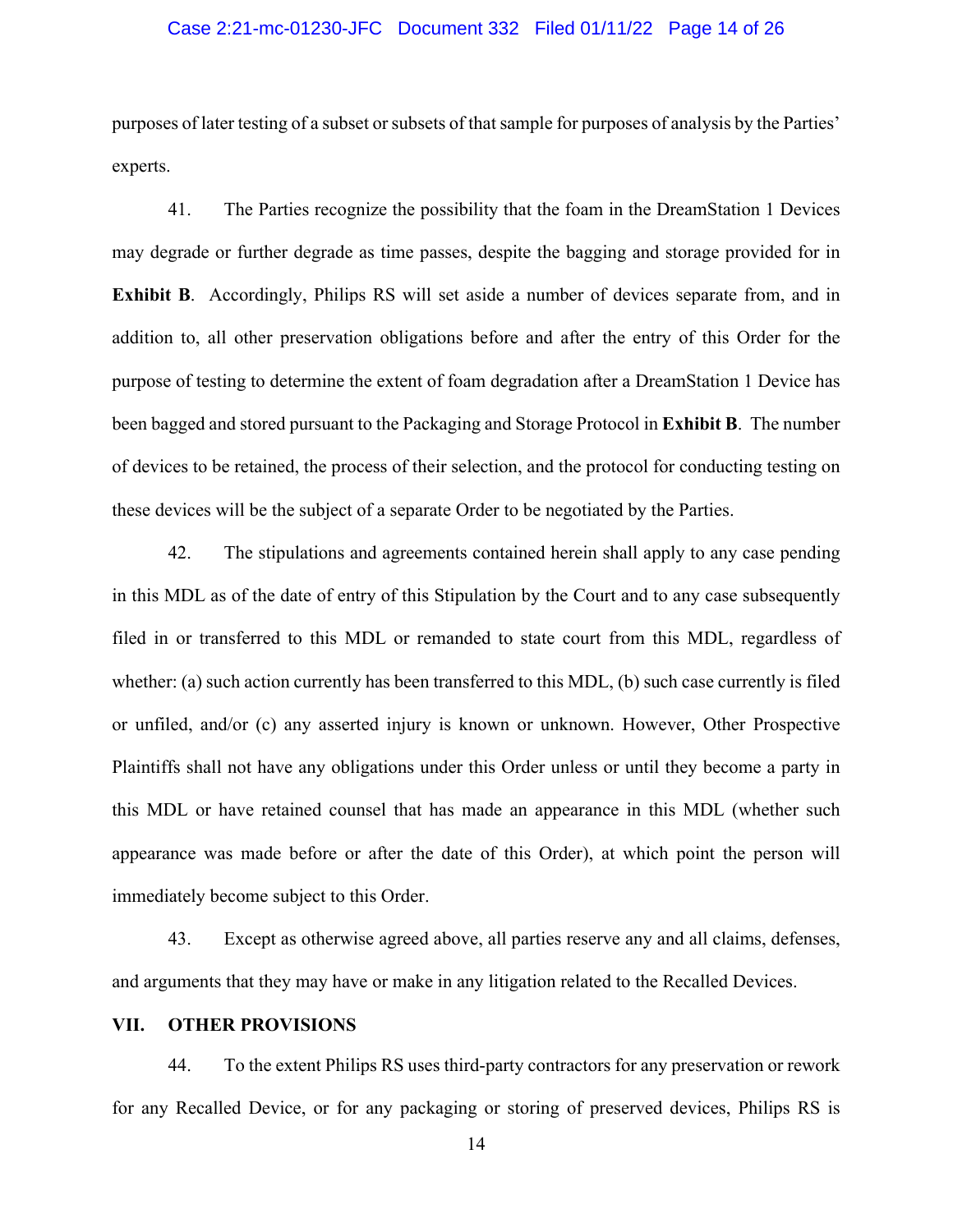#### Case 2:21-mc-01230-JFC Document 332 Filed 01/11/22 Page 15 of 26

responsible for ensuring its third-party contractors have notice of this Order and agree to comply with the provisions of this Order.

45. To the extent not already done, Philips RS will send a written communication to all of its DMEs advising them that if a customer returned any DreamStation 1 Device to the DME, the DreamStation 1 Device should be returned to Philips RS. Philips RS will then treat the device as if it was returned directly to Philips RS under the terms of this Order.

46. This Protocol applies to all cases in the MDL as of the date of entry of this Order, and to all cases later filed in, removed to, or transferred to this Court and made part of the MDL.

47. Nothing in this Protocol shall be interpreted or construed in a manner inconsistent with, or contravening, any federal law, rule, or regulation, in effect at the time of the execution of this Protocol by Defendants and Plaintiffs and approval by this Court and any subsequent amendment.

48. The Parties reserve the right to request modification or amendment of this Order: (1) through the entry of a stipulated DreamStation 1 and/or Recalled Device examination protocol; (2) in the event that the FDA allows rework activities to proceed with respect to Other Recalled Devices; (3) in the event the random sampling selection process provided for in Exhibit C does not result in the collection of a sufficient number of DreamStation 1 devices produced of any single model; (4) as agreed by the Parties; or (5) for other good cause shown.

#### **IT IS SO ORDERED.**

#### **BY THE COURT:**

**Dated**: January 11, 2022

**/s/ JOY FLOWERS CONTI** Joy Flowers Conti Senior United States District Judge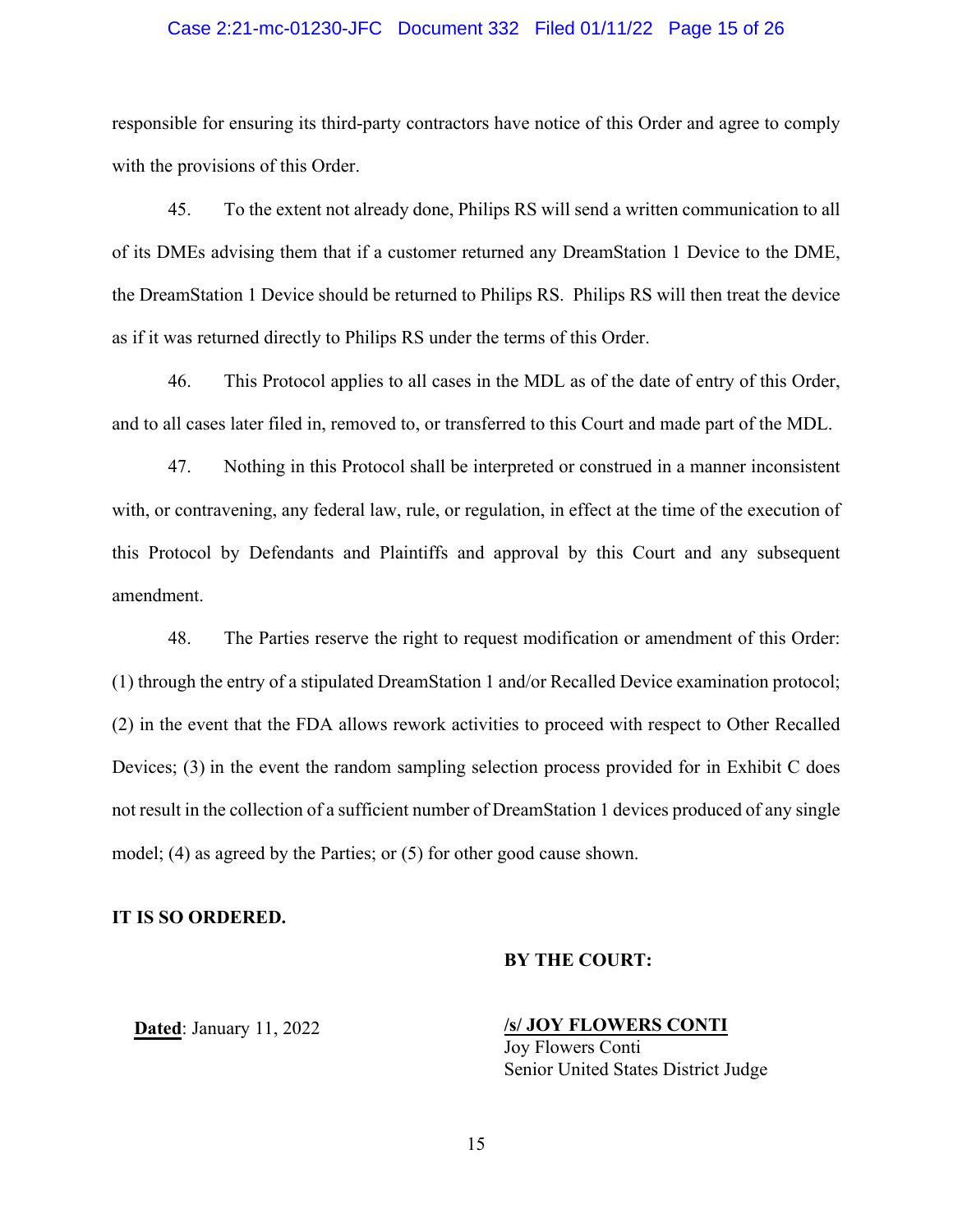This 7th day of January, 2022,

#### **STIPULATED AND AGREED TO BY:**

*/s/ John P. Lavelle, Jr* John P. Lavelle, Jr. **MORGAN, LEWIS & BOCKIUS LLP** 1701 Market Street Philadelphia, PA 19103-2921 T 215.963.5000 [john.lavelle@morganlewis.com](mailto:john.lavelle@morganlewis.com)

Wendy West Feinstein **MORGAN, LEWIS & BOCKIUS LLP**

One Oxford Center, 32nd Floor Pittsburgh, PA 15219-6401 T 412.560.3300 [wendy.feinstein@morganlewis.com](mailto:wendy.feinstein@morganlewis.com)

*Counsel for Defendant Philips RS North America, LLC*

*/s/ Michael H. Steinberg*  Michael H. Steinberg **SULLIVAN & CROMWELL LLP**  1888 Century Park East Los Angeles, CA 90067 T (310) 712-6670 [steinbergm@sullcrom.com](mailto:steinbergm@sullcrom.com)

William B. Monahan **SULLIVAN & CROMWELL LLP**  125 Broad Street New York, NY 10004 T (212) 558-7375 monahanw@sullcrom.com

*Counsel for Defendants Koninklijke Philips NV, Philips North America LLC, Philips Holding USA Inc., and Philips RS North America Holding Corporation*

*/s/ Kelly K. Iverson*

Kelly K. Iverson **LYNCH CARPENTER, LLP**  1133 Penn Avenue, 5th Floor Pittsburgh, PA 152222 T (412) 322-9243 [kelly@lcllp.com](mailto:kelly@lcllp.com)

*/s/ David S. Stellings* David S. Stellings **LIEFF CABRASER HEIMANN & BERNSTEIN, LLP**  250 Hudson Street, 8th Floor New York, NY 10013-1436 T (212) 355-9500 [dstellings@lchb.com](mailto:dstellings@lchb.com)

## */s/ Ellen Relkin*

Ellen Relkin **WEITZ & LUXENBERG, P.C.**  220 Lake Drive East, Suite 220 Cherry Hill, NJ 08002 T (856) 755-1115 [erelkin@weitzlux.com](mailto:erelkin@weitzlux.com)

*/s/ Kimberly Barone Baden* Kimberly Barone Baden **MOTLEY RICE LLC** 28 Bridgeside Boulevard Mount Pleasant, SC 29464 T (843) 216-9000 [kbarone@motleyrice.com](mailto:kbarone@motleyrice.com)

#### */s/ Dena C. Sharp*

Dena C. Sharp **GIRARD SHARP LLP**  601 California Street, Suite 1400 San Francisco, CA 94108 T (415) 981-4800 [dsharp@girardsharp.com](mailto:dsharp@girardsharp.com)

*/s/ Christian Bagin* Christian Bagin (PA 85511) **WIENAND AND BAGIN**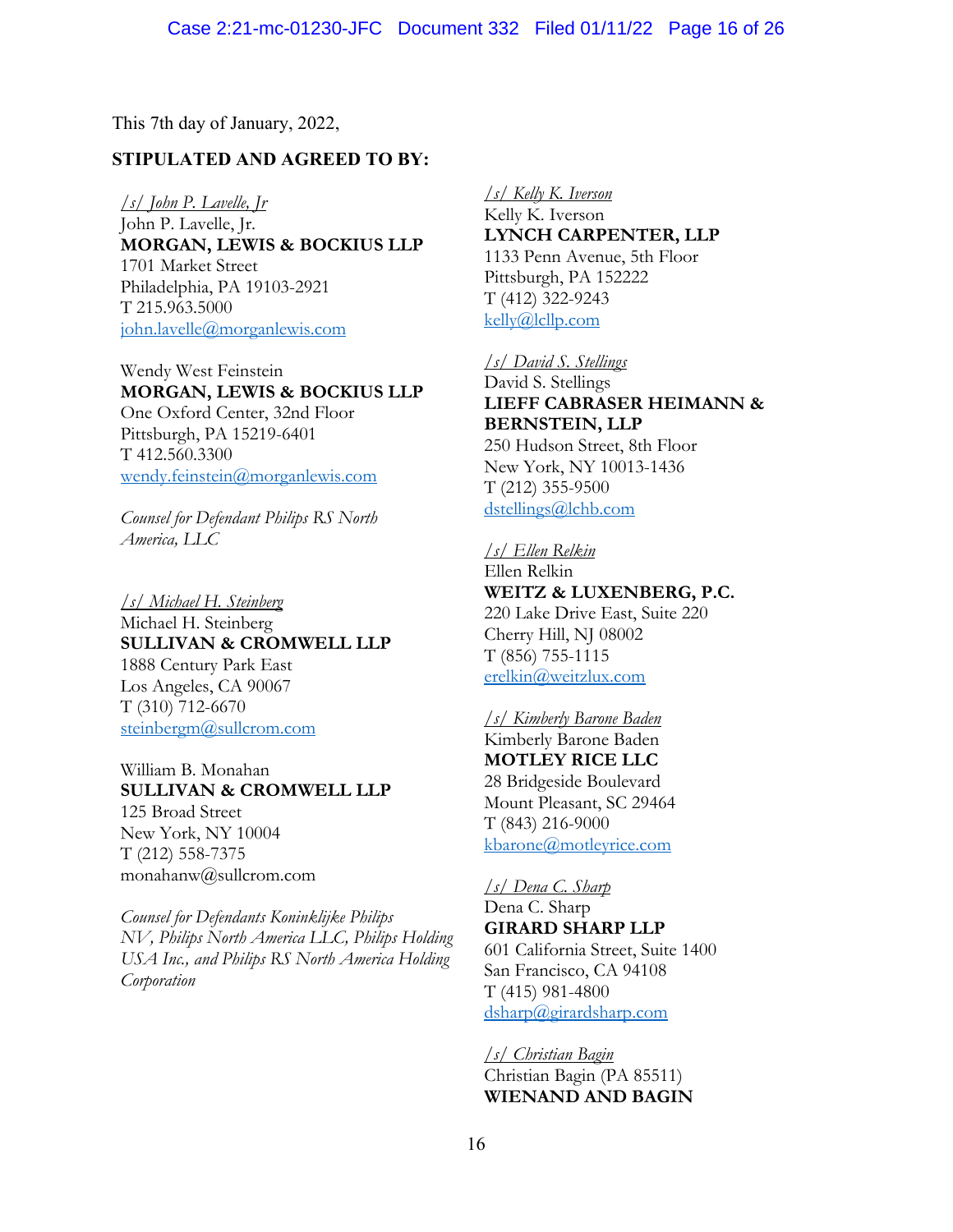100 1st Avenue, Suite 1010 Pittsburgh, PA 15222 T (412) 281-1110 [christian@wienandandbagin.com](mailto:christian@wienandandbagin.com)

*/s/ Dennis D. Spurling* Dennis D. Spurling **Dennis Spurling, PLLC** 3003 South Loop West, Suite 400 Houston, Texas 77054 T: 713-229-0770 [ddspurling@dennisspurling.com](mailto:ddspurling@dennisspurling.com)

*/s/ Shanon Carson* Shanon Carson **Berger Montague PC** 1818 Market Street, Suite 3600 Philadelphia, PA 19103 T: 215-875-4656 scarson@bm.net

*Plaintiffs' Interim Lead Counsel*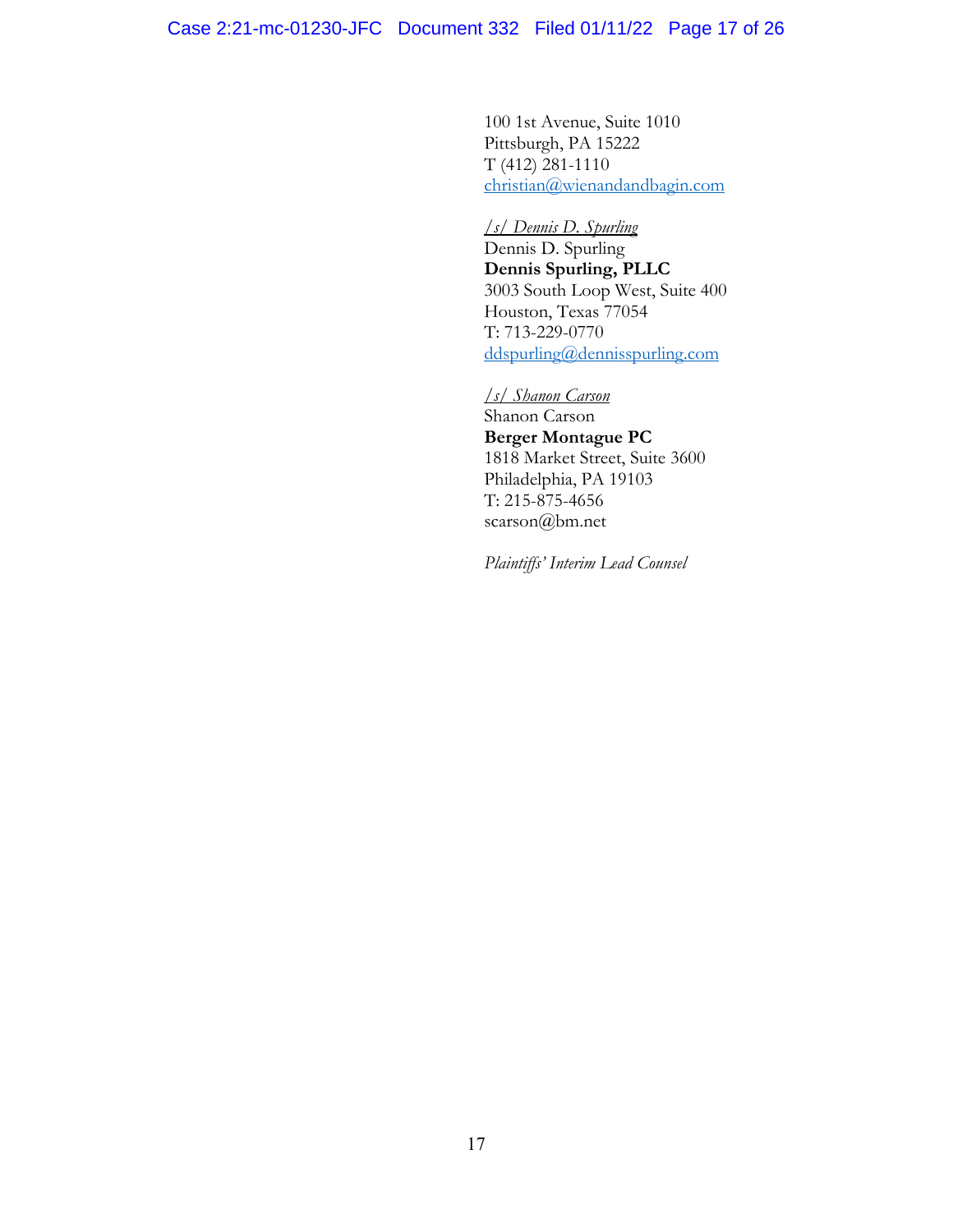# Case 2:21-mc-01230-JFC Document 332 Filed 01/11/22 Page 18 of 26

#### **EXHIBIT A**

|                                  | <b>Product User</b> |                   |                    |  |                | <b>Product User Address</b> |             |              |            |         | Device Serial Number | Device Preserved by User?                                            | <b>Lawsuit</b>         |
|----------------------------------|---------------------|-------------------|--------------------|--|----------------|-----------------------------|-------------|--------------|------------|---------|----------------------|----------------------------------------------------------------------|------------------------|
| <b>Plaintiff Counsel Firm(s)</b> | <b>Last Name</b>    | <b>First Name</b> | <b>Middle Name</b> |  | Suffix Date of | <b>Street Address</b>       | <b>City</b> | <b>State</b> | <b>ZIP</b> | Country | Device Serial Number | Indicate whether user is preserving the device Has a lawsuit been    |                        |
|                                  |                     |                   |                    |  | <b>Birth</b>   |                             |             |              |            |         |                      | or returning the device to Philips Respironics filed with respect to |                        |
|                                  |                     |                   |                    |  |                |                             |             |              |            |         |                      | for preservation.                                                    | this user's use of the |
|                                  |                     |                   |                    |  |                |                             |             |              |            |         |                      |                                                                      | device in question?    |
|                                  |                     |                   |                    |  |                |                             |             |              |            |         |                      |                                                                      |                        |
|                                  |                     |                   |                    |  |                |                             |             |              |            |         |                      |                                                                      |                        |
|                                  |                     |                   |                    |  |                |                             |             |              |            |         |                      |                                                                      |                        |
|                                  |                     |                   |                    |  |                |                             |             |              |            |         |                      |                                                                      |                        |
|                                  |                     |                   |                    |  |                |                             |             |              |            |         |                      |                                                                      |                        |
|                                  |                     |                   |                    |  |                |                             |             |              |            |         |                      |                                                                      |                        |
|                                  |                     |                   |                    |  |                |                             |             |              |            |         |                      |                                                                      |                        |
|                                  |                     |                   |                    |  |                |                             |             |              |            |         |                      |                                                                      |                        |
|                                  |                     |                   |                    |  |                |                             |             |              |            |         |                      |                                                                      |                        |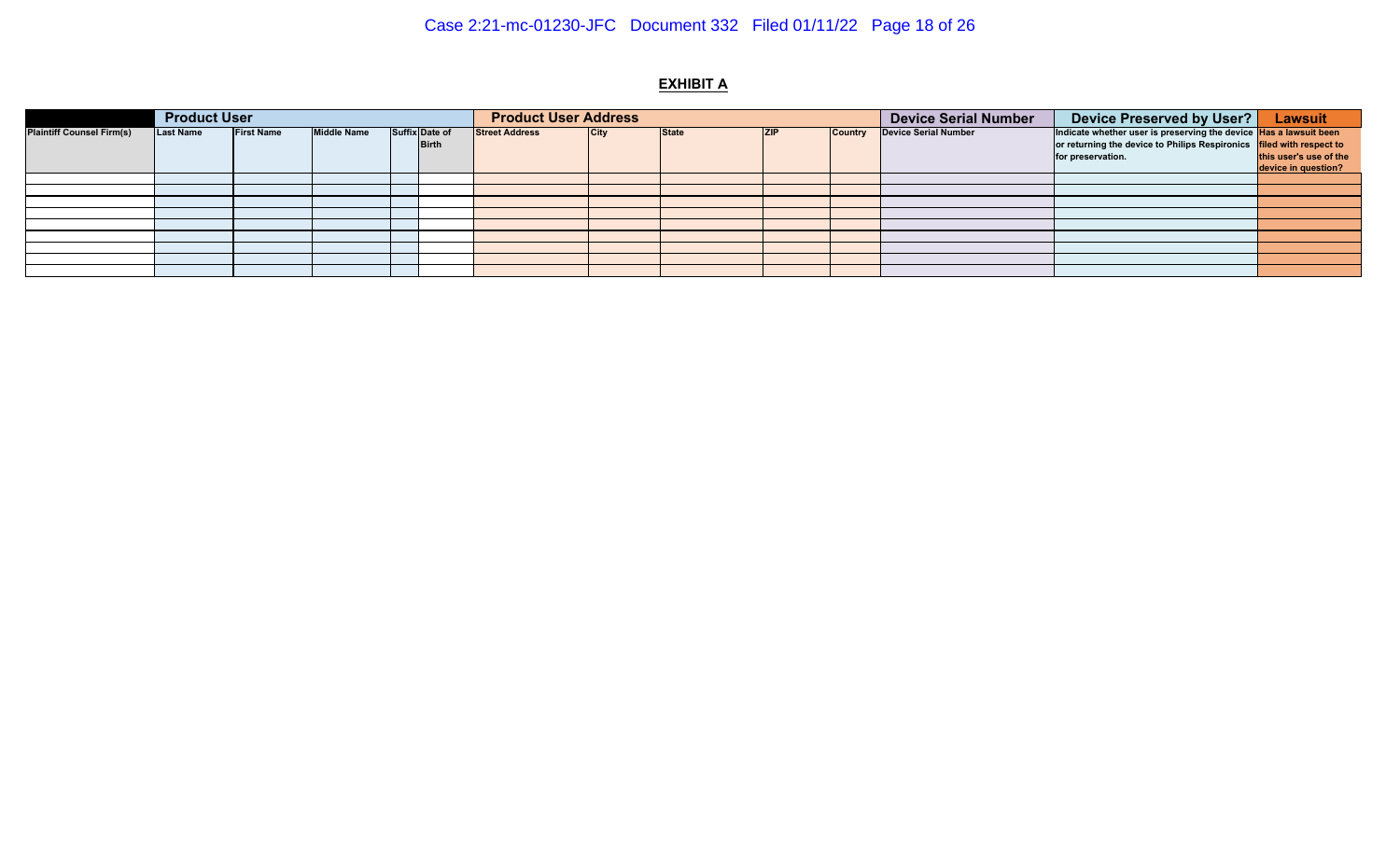## **Exhibit B**

## **Packaging and Storage Protocol**

## **I.** *Philips RS's Obligations*

Upon entry of the Preservation Order, the following sets forth Philips RS's obligations with respect to the handling, packaging, and storage of DreamStation 1 Devices, or components thereof, returned to Philips RS pursuant to Sections III.B or IV of the Interim Preservation Order.

## **A. Obligations for DreamStation 1 Devices of Individuals on the Preservation Registry.**

1. After opening the packaging, a photograph will be taken of the device label on the bottom of the device. The image will be saved and used to create identifying labels that identify the name of the returnee and the serial number of the device ("Identifying Label").

2. The DreamStation 1 Device (or Other Recalled Device under Section IV, if applicable) will be placed in a Polyethylene ("Poly") bag. The specifications of the Poly bag are to be provided to Interim Lead Counsel, and the Parties will meet and confer on those specifications.

3. The Poly bag will be heat sealed (without vacuum or purging). After heat sealing, an Identifying Label will be placed on the Poly bag.

4. The sealed bag containing the device will be placed in a box. The box will be closed and sealed with tape. An Identifying Label will be placed on the outside of the box.

5. The sealed box will be palletized and the pallet will be wrapped in shrink wrap. A pallet log for the pallet will be created and will be kept with the completed pallet.

6. The sealed pallet will be stored in an environmentally-monitored setting equipped with ambient air temperature and humidity monitoring. The Parties will meet and confer regarding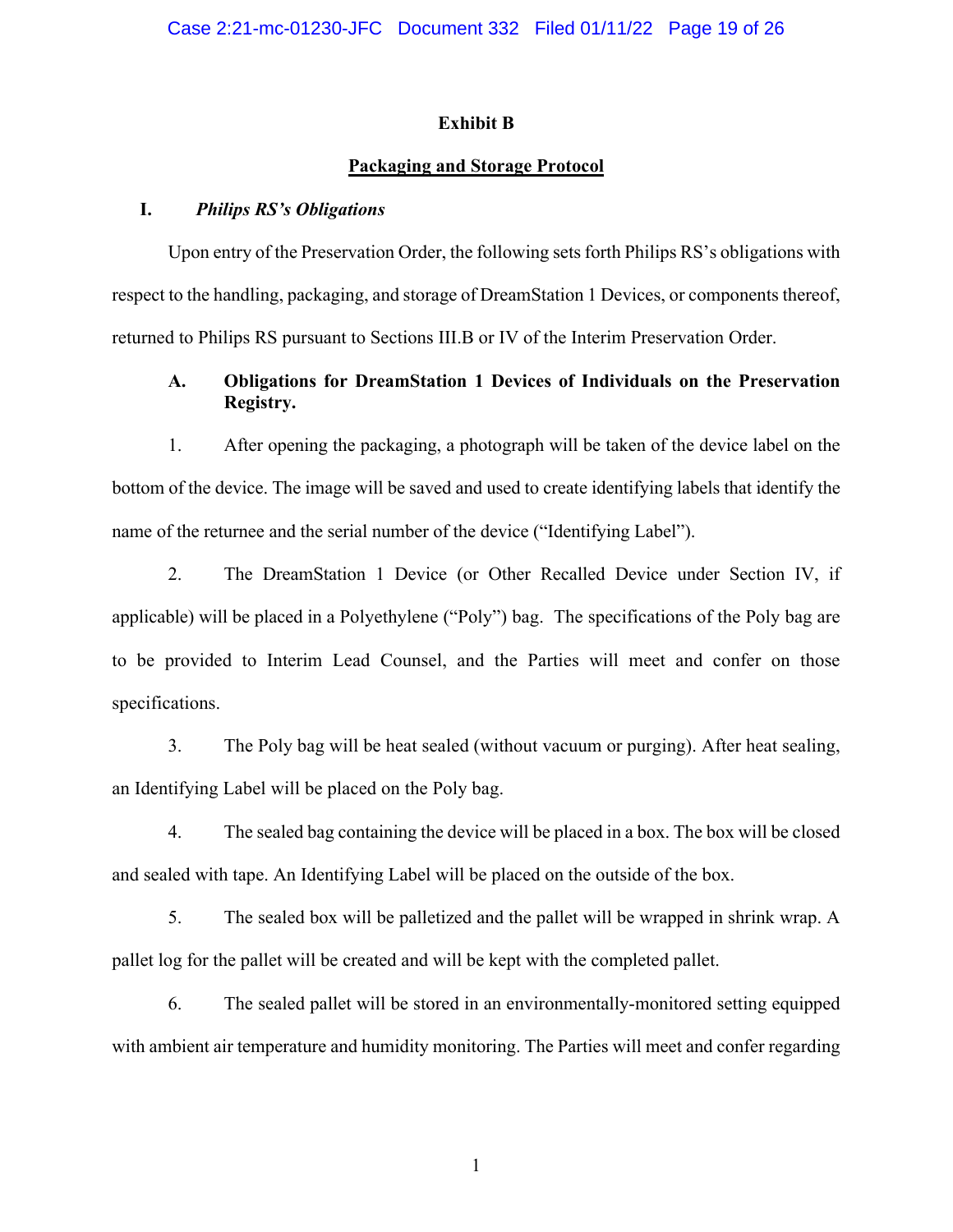#### Case 2:21-mc-01230-JFC Document 332 Filed 01/11/22 Page 20 of 26

appropriate temperature and humidity ranges for storage. The pallet's storage location will be recorded.

7. If a humidifier is provided with the returned device, an Identifying Label will be placed on the humidifier, and the humidifier will be placed in a box along with other returned humidifiers. The storage location will be recorded.

## **B. Obligations for Components of DreamStation 1 Devices of Individuals Not on the Preservation Registry.**

8. After opening the packaging, a photograph will be taken of the device label on the bottom of the device. The image will be saved and used to create an Identifying Label.

9. The blower box assembly (which contains the foam), SD card (if provided), and humidifier (if provided) will be removed.

10. A screenshot will be generated which includes the device serial number, therapy hours, and blower hours (as reflected on the device), and Philips RS will retain copies of the screenshot.

11. The blower box assembly will be placed in a Poly bag.

12. The Poly bag will be heat sealed (without vacuum or purging). After heat sealing, an Identifying Label will be placed on the Poly bag.

13. If an SD card is provided with the returned device, the SD card will be placed in a plastic binder sleeve and an Identifying Label will be put on the binder sleeve. The binder containing SD cards will be stored in a secure location at the Philips RS facility.

14. The sealed bag containing the blower box assembly will be placed in a box. The box will be closed and sealed with tape. An Identifying Label will be placed on the outside of the box.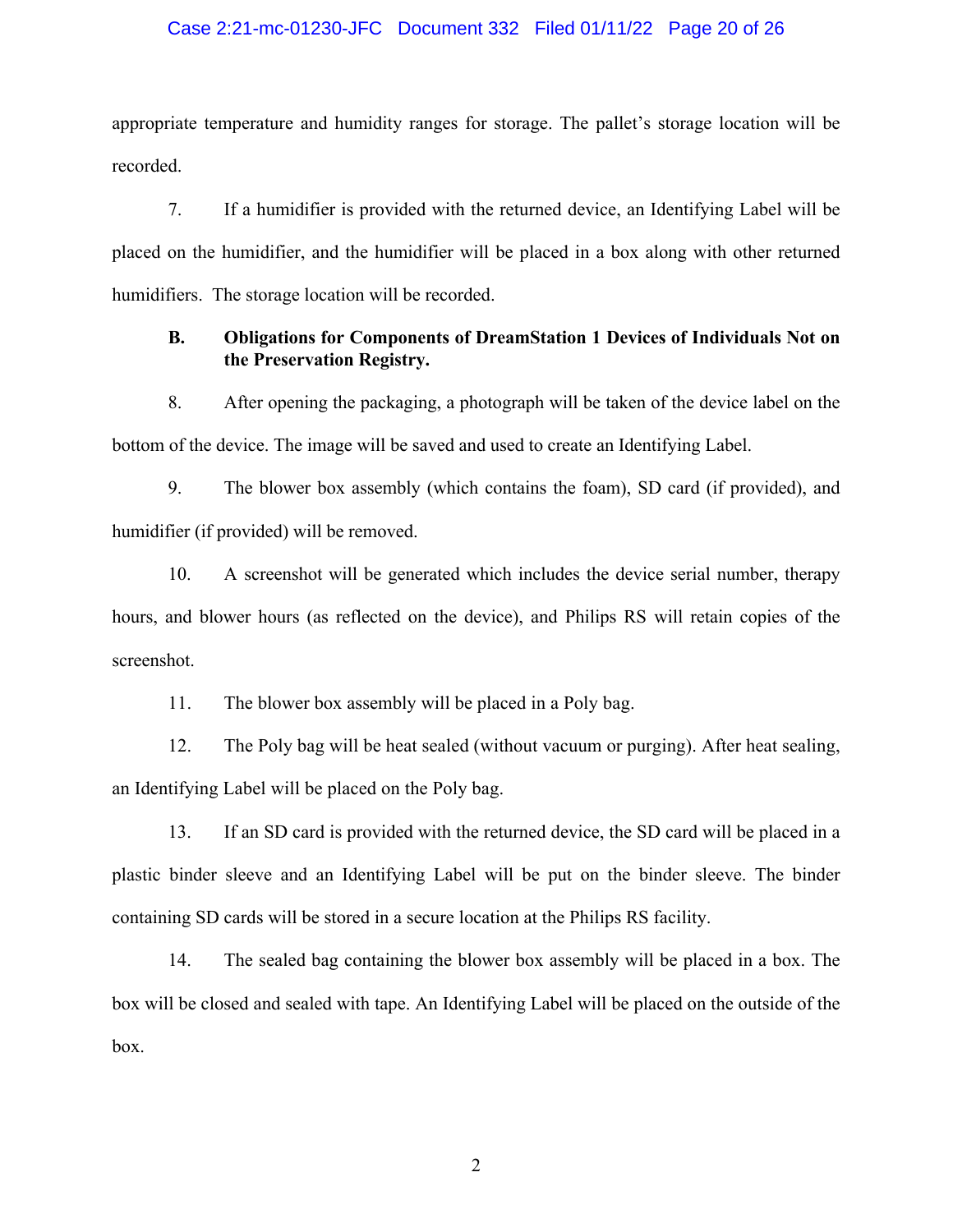#### Case 2:21-mc-01230-JFC Document 332 Filed 01/11/22 Page 21 of 26

15. The sealed box will be palletized and the pallet will be wrapped in shrink wrap. A pallet log for the pallet will be created and will be kept with the completed pallet.

16. The sealed pallet will be stored in an environmentally-monitored setting equipped with ambient air temperature and humidity monitoring. The Parties will meet and confer regarding appropriate temperature and humidity ranges for storage. The pallet's storage location will be recorded.

17. If a humidifier is provided with the returned device, an Identifying Label will be placed on the humidifier, and the humidifier will be placed in a box along with other returned humidifiers. The storage location will be recorded.

18. Other than the blower box assembly and any SD card or humidifier provided with the returned device, Philips RS may reuse or discard other components of the returned DreamStation 1 Device, such as masks or tubing.

19. Philips RS may choose to preserve Recalled Devices subject to this Exhibit B via a third-party storage facility, if that entity is instructed to follow the preservation process specified above in Part  $I(A)$  and Part  $I(B)$ , as applicable.

## **II.** *Plaintiffs' and Represented Prospective Plaintiffs' Obligations for User-Preserved DreamStation 1 Devices.*

Upon entry of the Preservation Order, the following sets forth Plaintiffs' and Represented Prospective Plaintiffs' obligations with respect to User-Preserved Devices in accordance with Section V of the Interim Preservation Order.

With respect to DreamStation 1 Devices, Plaintiffs and Represented Prospective Plaintiffs shall take these actions in order to receive the Parties' stipulations in Paragraphs 38 and 40(a) of the Preservation Order and if they (i) have received or obtained a replacement device; or (ii) have not received or obtained a replacement device but are no longer using the DreamStation 1 Device.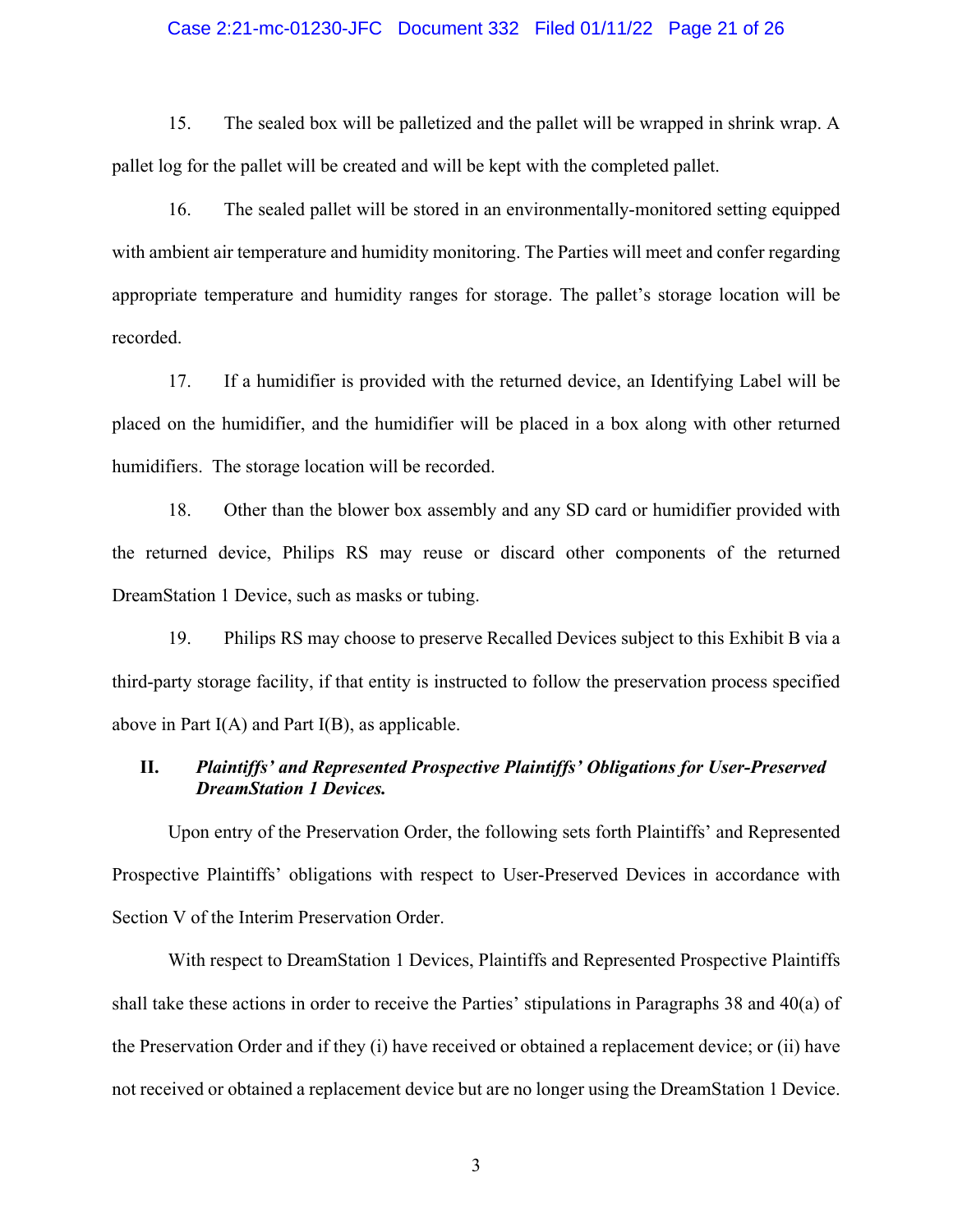#### Case 2:21-mc-01230-JFC Document 332 Filed 01/11/22 Page 22 of 26

If the Plaintiff or Represented Prospective Plaintiff has not received or obtained a replacement device and is using the DreamStation 1 Device, then upon receiving or obtaining a replacement device, they shall preserve the DreamStation 1 Device pursuant to the steps below:

1. The DreamStation 1 Device (including the SD card) will be placed in a Poly bag, the specifications of which are to be provided to Interim Lead Counsel and subject to meet and confer. The mask and tubing will be removed before storing. The user does not need to preserve the mask and tubing but may retain them, including for use with the replacement device. With respect to humidifiers, the user shall preserve them in the sealed box (see below at Paragraph 3), unless the user elects to use the humidifier with their replacement DreamStation 1 Device.

2. The Poly bag will be heat sealed (without vacuum or purging).

3. The sealed bag containing the DreamStation 1 Device will be placed in a box, and the box will be closed and sealed with tape.

4. The sealed box will be stored in an environmentally-monitored setting equipped with ambient air temperature and humidity monitoring. The Parties will meet and confer regarding appropriate temperature and humidity ranges for storage.

5. To the extent the above steps are completed by the Plaintiff or Represented Prospective Plaintiff and not by their counsel, confirmation will be provided to Plaintiff's or Represented Prospective Plaintiff's counsel that the foregoing steps have been completed (which communications are attorney-client privileged) and counsel shall document such communications in their file.

6. Plaintiffs and Represented Prospective Plaintiffs may choose to preserve their DreamStation 1 Device via a third-party storage facility, if that entity is instructed to follow the above-specified preservation process.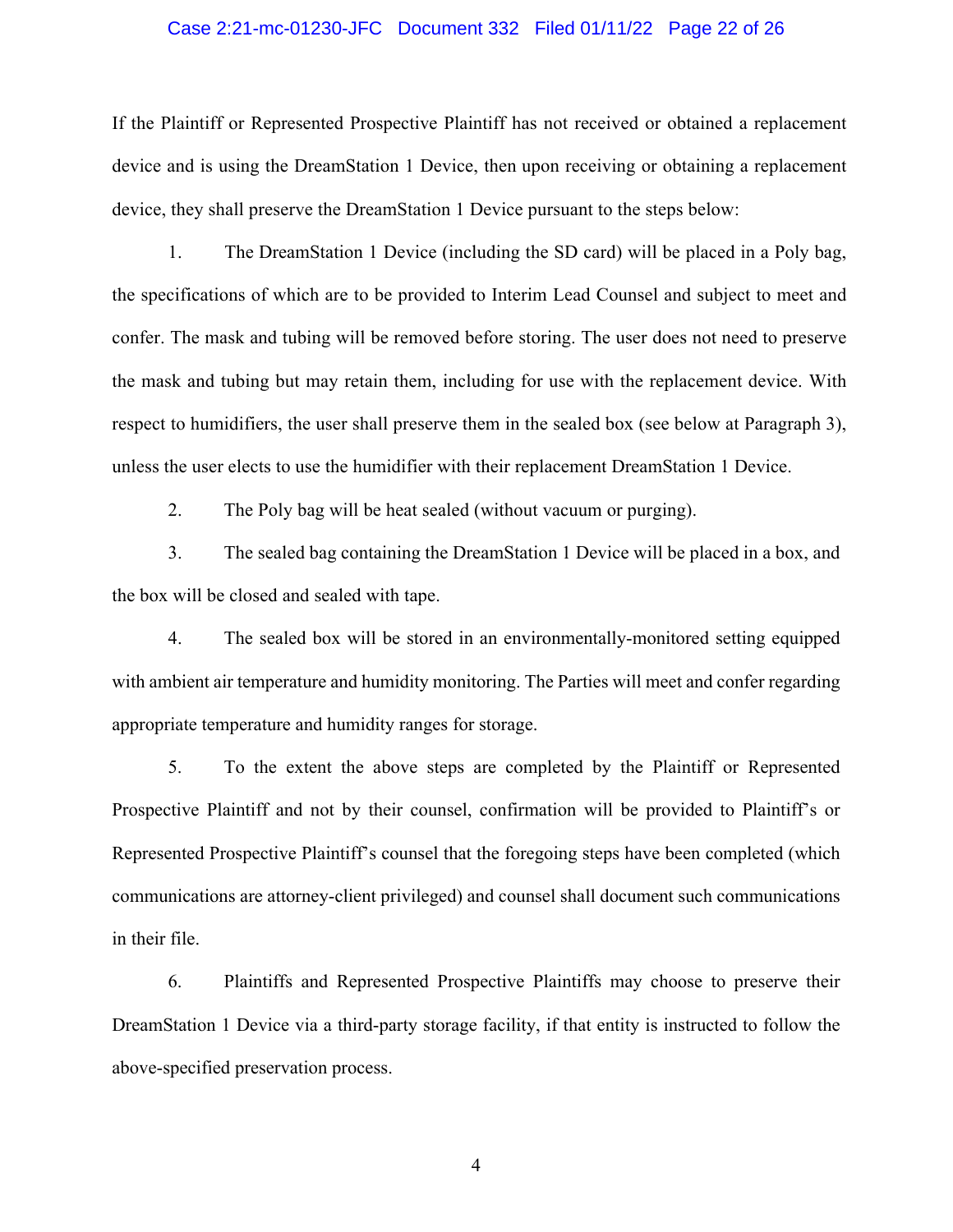#### III. *Further Agreement By the Parties*

1. Pending further discussions by the parties as to the specifics of the Poly bag to be used and the appropriate temperature and humidity ranges for storage, Philips RS shall continue to use the Poly bags and the temperature and humidity ranges for storage that it was using prior to entry of this Order, but otherwise will comply with Section I, above.

2. As set forth above, Defendants and Interim Lead Counsel shall meet and confer and determine the exact specifications to be used for the Poly bags and for temperature and humidity ranges for storage for Sections I and II of this Exhibit B. Upon agreement, the parties shall submit an Amended Exhibit B to be entered as an Order of the Court.

3. Section II, for User-Preserved Devices, shall not take effect until the Amended Exhibit B contemplated by the preceding paragraph is entered as an Order.

4. The Parties shall have 90 days after entry of the Order set forth in Paragraph 2 to comply with the provisions of that Order.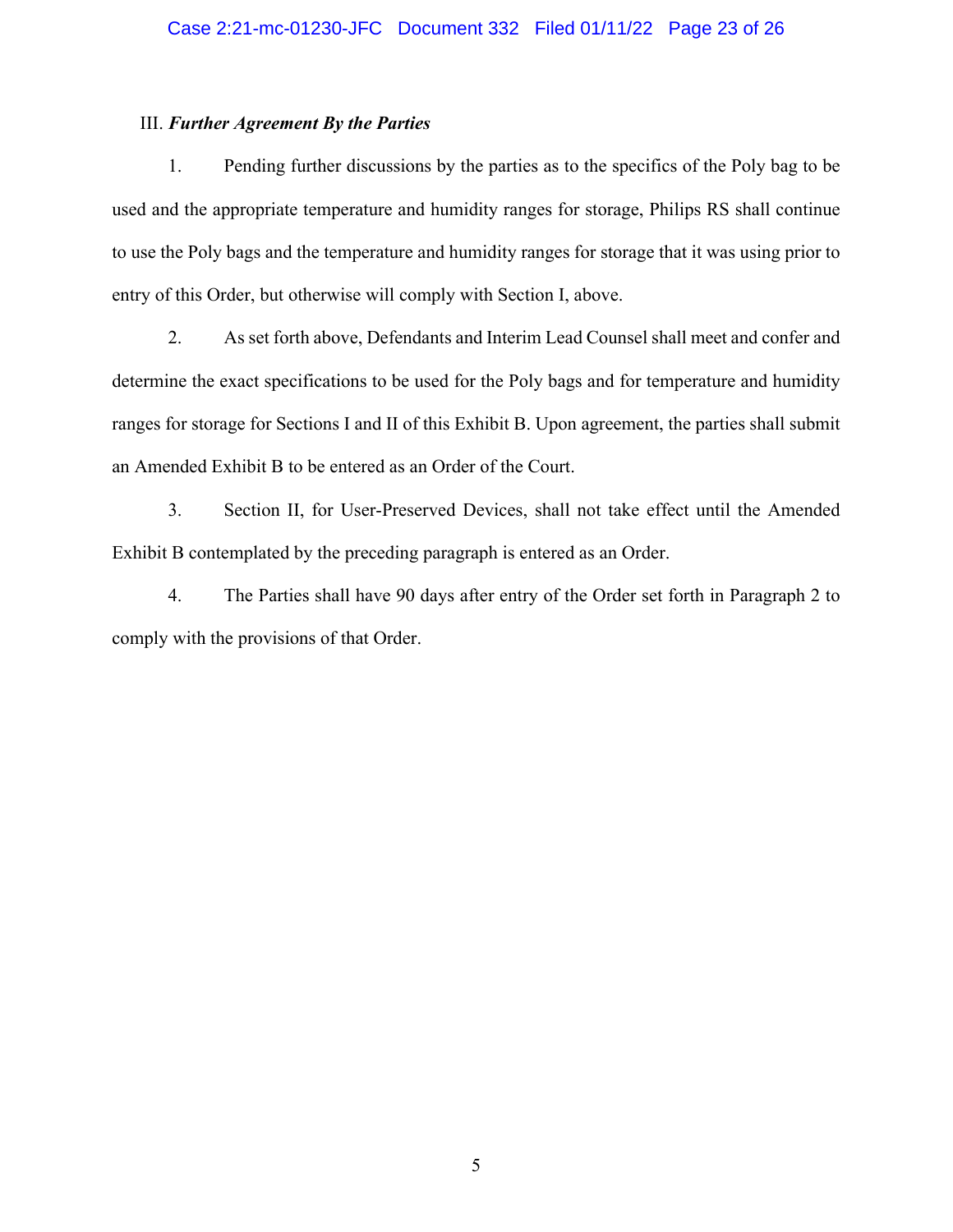#### **Exhibit C**

## **Protocol for Preservation of Additional DreamStation 1 Blower Boxes and Certain Components**

This Protocol for Preservation of Additional DreamStation 1 Blower Boxes and Certain Components ("Protocol") shall be used with respect to DreamStation 1 Devices that have been returned to Philips RS and sets forth the quantity of recalled blower boxes and certain other components that Philips RS will preserve and retain, at least on an interim basis, after the date of entry of the Preservation Order, and how they will be selected for preservation, in accordance with Section III.B.3 of the Preservation Order.

1. Philips RS shall preserve the blower box assemblies removed from at least seven and 1/2 percent (7.5%) of the DreamStation 1 Devices returned by Recalled Device Users who are not included in the Preservation Registry, pursuant to a random sampling procedure whereby Philips RS will set aside and preserve the blower box assembly, SD card (if present), and humidifier (if present), for devices in the sample. Each business day, Philips RS will preserve blower box assemblies representing 7.5% of the volume of the DreamStation 1 Devices received on the preceding business day (e.g., if Philips RS receives 1,000 DreamStation 1 devices on Monday, Philips RS will preserve blower box assemblies for the first 75 of the DreamStation 1 Devices received on Tuesday). Philips RS will conduct preservation in this matter at each location (Mt. Pleasant, Pennsylvania and Guadalajara, Mexico) where remediation work is being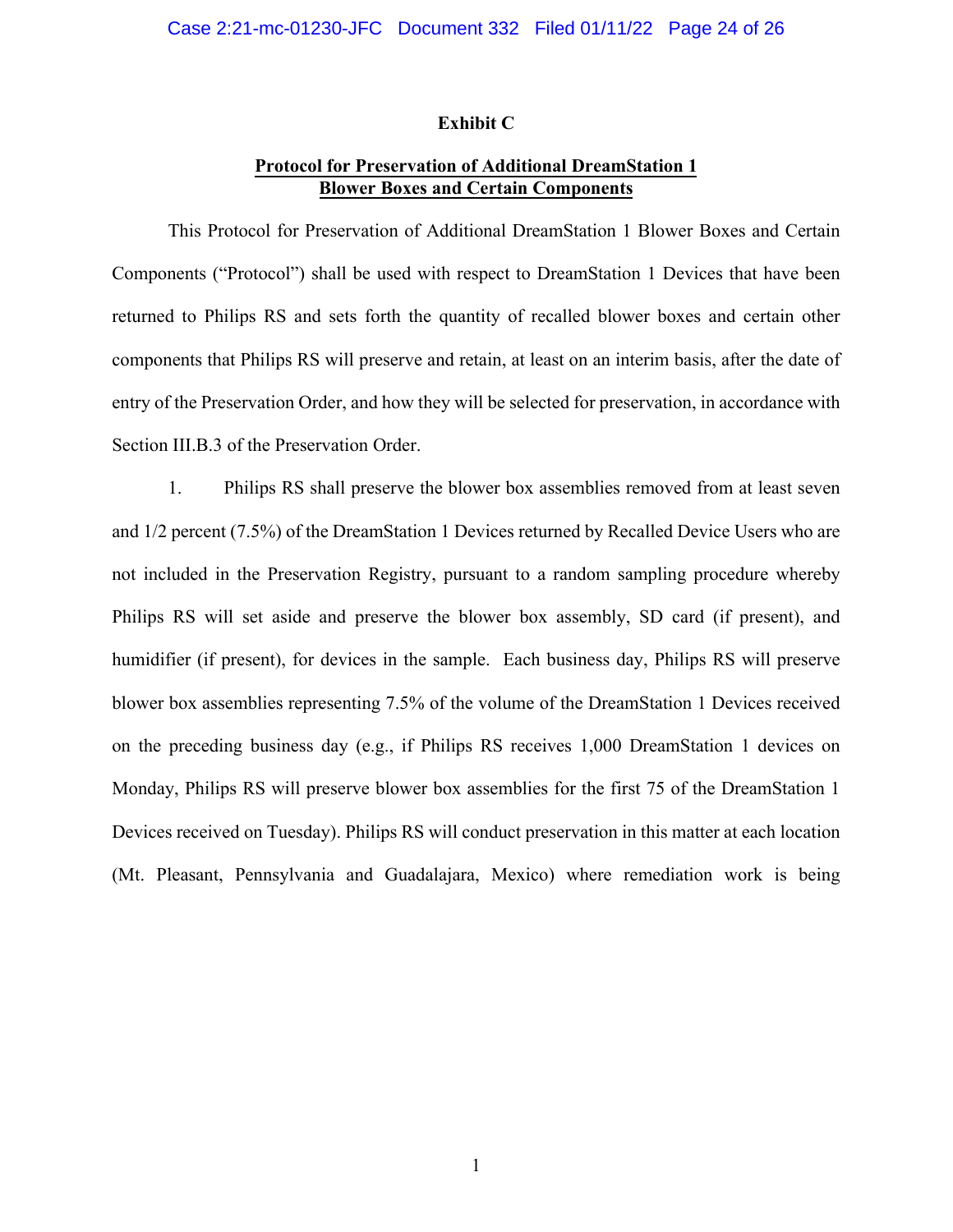#### Case 2:21-mc-01230-JFC Document 332 Filed 01/11/22 Page 25 of 26

conducted.[1](#page-24-0) Philips RS will document and maintain a record of the individuals involved in the preservation of blower box assemblies.

2. The blower box assemblies and any associated SD cards or humidifiers preserved in this process will be packaged and stored in the manner provided for in Part I.B of Exhibit B to the Preservation Order.

3. Philips RS will provide an accounting of the randomly selected devices preserved pursuant to Paragraph 1. The specifics of such accounting are being negotiated by Philips RS and Interim Lead Counsel. Such reports shall be provided to Plaintiffs' Lead Counsel on a monthly basis beginning with April 1, 2022. Philips RS will also report to Plaintiffs' Lead Counsel if the number of returned DreamStation 1 Devices drops below Philips RS's estimates to a material degree, the threshold for which reporting will be discussed and agreed to by the Parties. Philips RS will confirm the estimates it provided to Interim Lead Counsel by written letter or email to Interim Lead Counsel on or before January 14, 2022.

4. As discovery proceeds in this MDL, the Parties agree to periodically discuss whether modification of the preservation and retention of materials required under this Protocol is appropriate.

<span id="page-24-0"></span><sup>&</sup>lt;sup>1</sup> Consistent with Pretrial Order No. 2, if a blower box assembly selected as part of the random sample shows evidence of insect infestation, that blower box assembly may be discarded and the next blower box assembly that does not show evidence of insect infestation will be preserved. Philips RS shall comply with Pretrial Order No. 2 as to such device and, additionally, shall notify Plaintiffs' Lead Counsel of any device selected as part of the random sample and not preserved based on this footnote.